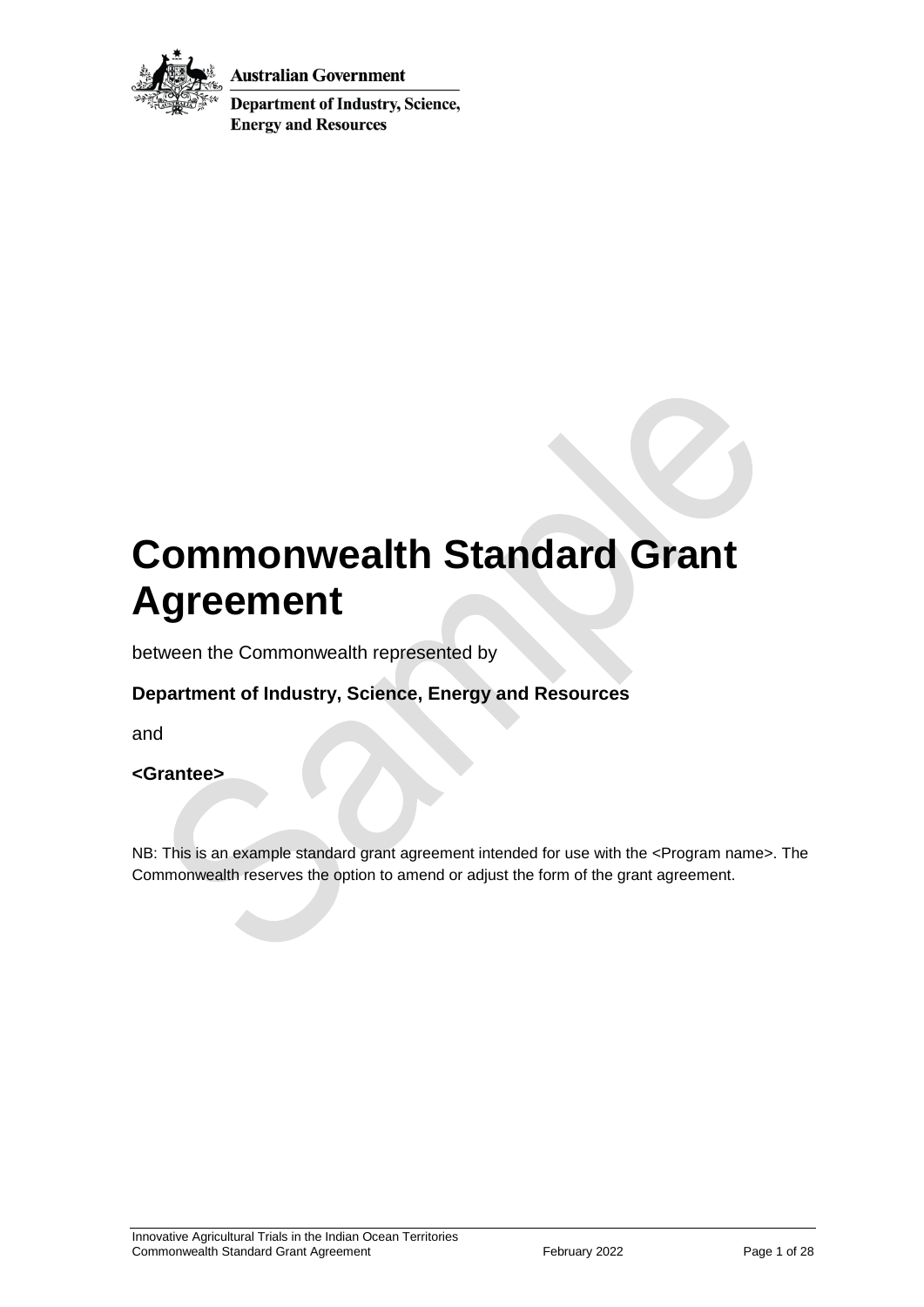## **Contents**

| Α. |  |  |  |  |  |
|----|--|--|--|--|--|
| В. |  |  |  |  |  |
| C. |  |  |  |  |  |
| D. |  |  |  |  |  |
| Е. |  |  |  |  |  |
| F. |  |  |  |  |  |
| G. |  |  |  |  |  |
|    |  |  |  |  |  |
|    |  |  |  |  |  |
|    |  |  |  |  |  |
|    |  |  |  |  |  |
|    |  |  |  |  |  |
|    |  |  |  |  |  |
|    |  |  |  |  |  |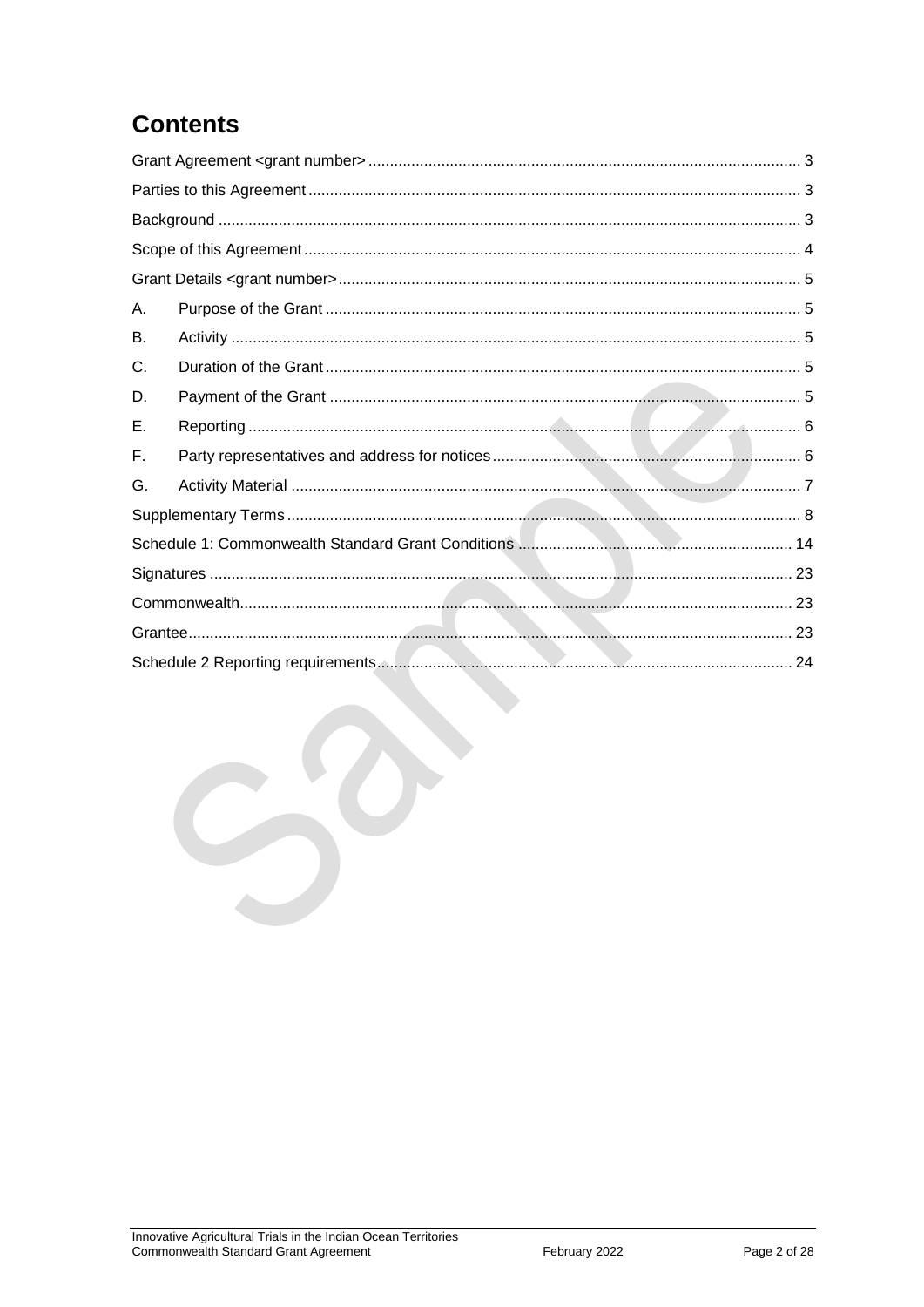## <span id="page-2-0"></span>**Grant Agreement <grant number>**

Once completed, this document, together with the Grant Details and the Commonwealth Standard Grant Conditions (Schedule 1), forms an Agreement between the Commonwealth and the Grantee.

### <span id="page-2-1"></span>Parties to this Agreement

#### The Grantee

| Full legal name of Grantee                                                                  | <entity name=""></entity>                                                                          |  |
|---------------------------------------------------------------------------------------------|----------------------------------------------------------------------------------------------------|--|
| Legal entity type (e.g. individual, incorporated<br>association, company, partnership, etc) | <abr entity="" type=""></abr>                                                                      |  |
| Trading or business name                                                                    | <trading name=""></trading>                                                                        |  |
| Any relevant licence, registration or provider<br>number                                    | Not applicable                                                                                     |  |
| Australian Business Number (ABN) or other<br>entity identifiers                             | $<$ ABN $>$                                                                                        |  |
| Australian Company Number (ACN)                                                             | $<$ ACN $>$                                                                                        |  |
| Registered for Goods and Services Tax (GST)?                                                | <gst +="" if="" statement="" status=""></gst>                                                      |  |
| Date from which GST registration was effective?                                             | <gst date="" registered=""></gst>                                                                  |  |
| Registered office address                                                                   | <abr address="" registered=""></abr>                                                               |  |
|                                                                                             | <city> <state> <postcode></postcode></state></city>                                                |  |
| Relevant business place                                                                     | <business address="" street=""><br/><city> <state> <postcode></postcode></state></city></business> |  |

#### The Commonwealth

The Commonwealth of Australia represented by the Department of Industry, Science, Energy and Resources of 10 Binara Street CANBERRA ACT 2600 ABN 74 599 608 295

The Department of Industry, Science, Energy and Resources will manage the Agreement on behalf of the Department of Infrastructure, Transport, Regional Development and Communications.

#### <span id="page-2-2"></span>**Background**

The Commonwealth has agreed to enter this Agreement under which the Commonwealth will provide the Grantee with a Grant for the purpose of assisting the Grantee to undertake the associated Activity.

The Grantee agrees to use the Grant and undertake the Activity in accordance with this Agreement and the relevant Grant Details.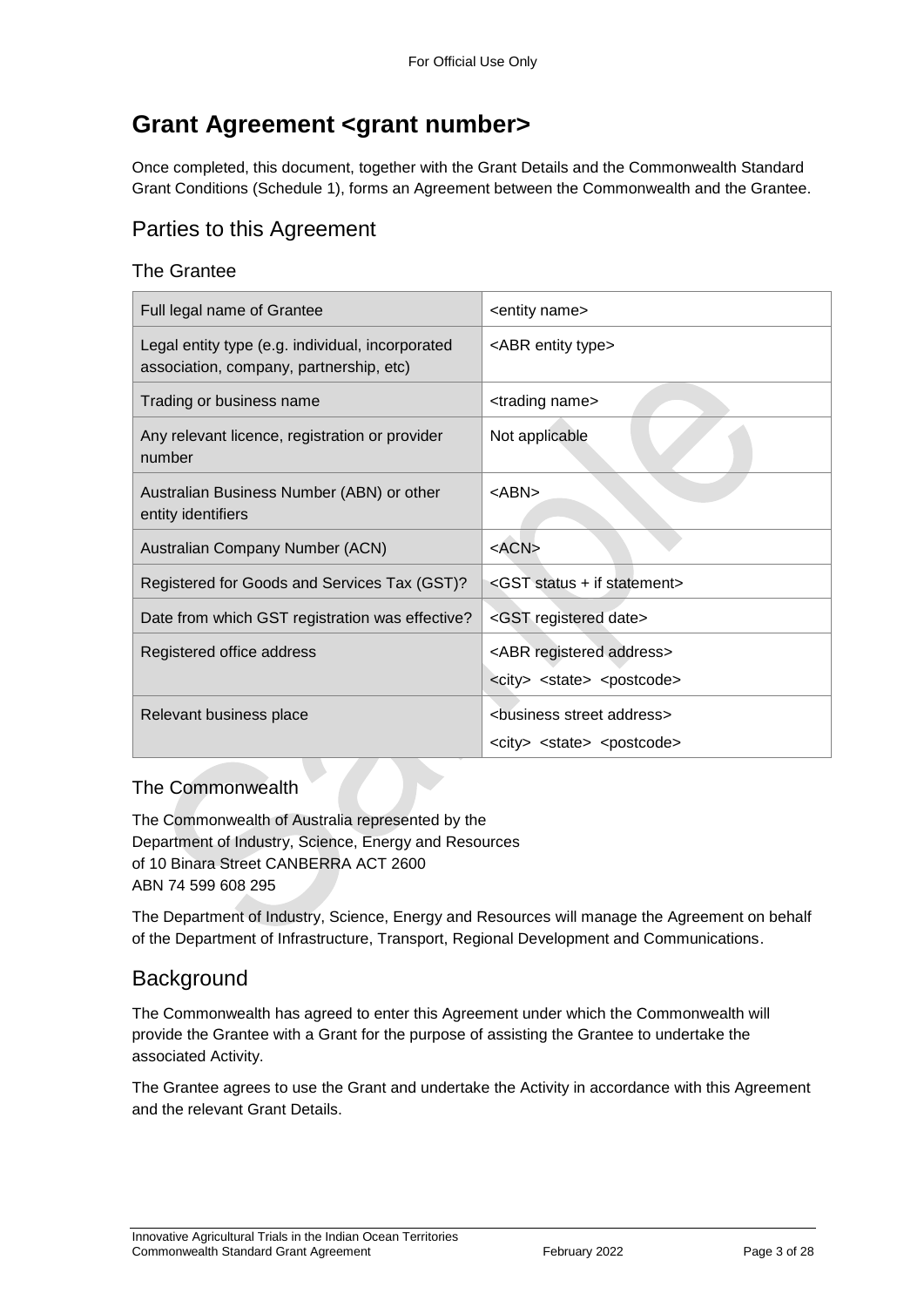### <span id="page-3-0"></span>Scope of this Agreement

This Agreement comprises:

- (a) this document;
- (b) the Supplementary Terms (if any);
- (c) the Standard Grant Conditions (Schedule 1);
- (d) the Grant Details;
- (e) any other document referenced or incorporated in the Grant Details.

If there is any ambiguity or inconsistency between the documents comprising this Agreement in relation to a Grant, the document appearing higher in the list will have precedence to the extent of the ambiguity or inconsistency.

This Agreement represents the Parties' entire agreement in relation to the Grant provided under it and the relevant Activity and supersedes all prior representations, communications, agreements, statements and understandings, whether oral or in writing.

Certain information contained in or provided under this Agreement may be used for public reporting purposes.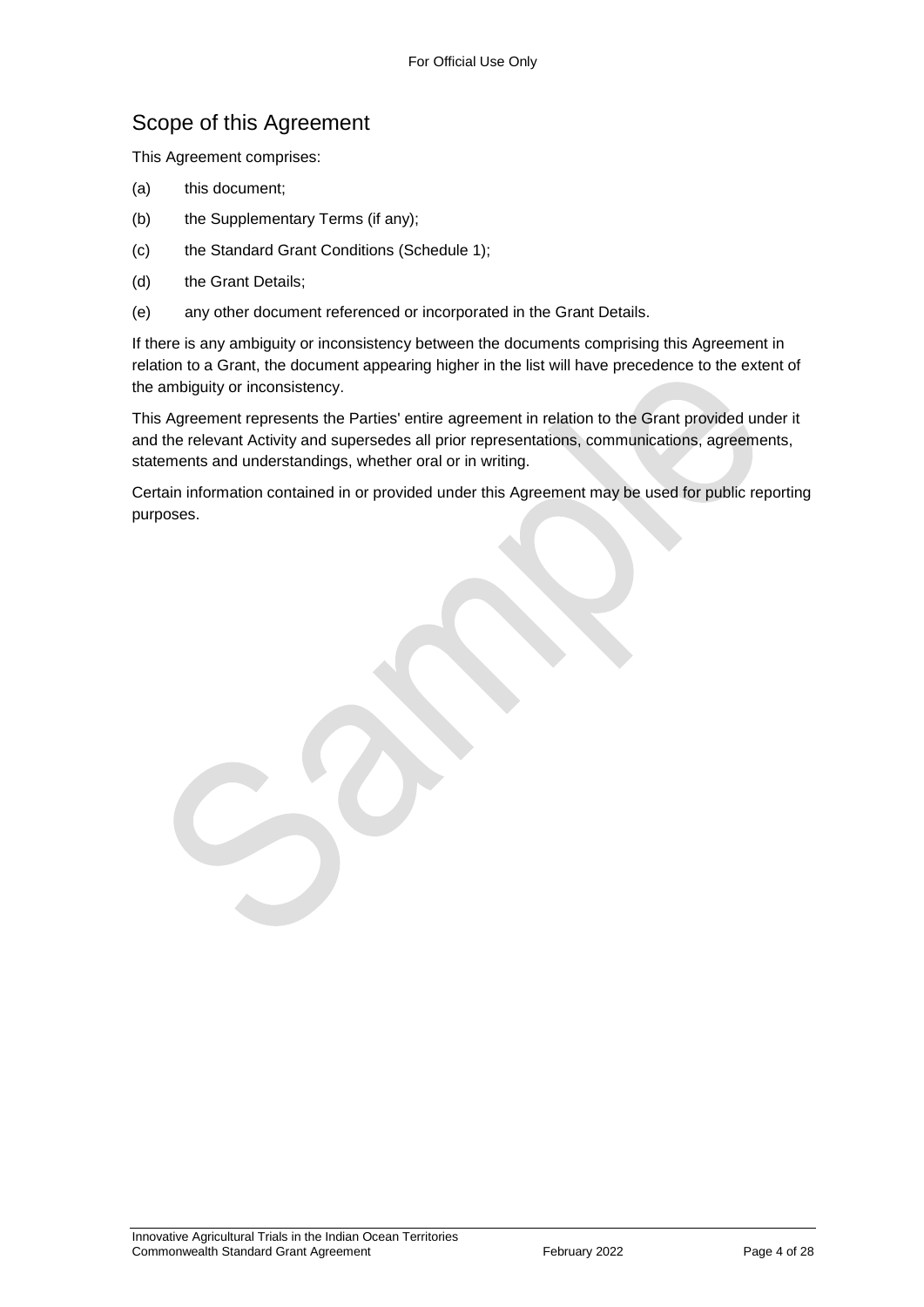## <span id="page-4-0"></span>**Grant Details <grant number>**

### <span id="page-4-1"></span>A. Purpose of the Grant

The Grant is being provided as part of the  $\leq$  arant opportunity name> grant opportunity.

<Grant opportunity objectives>

<Grant opportunity outcomes>

#### <span id="page-4-2"></span>B. Activity

The Activity is made up of the Grantee's project and all eligible project activities as specified in these Grant Details.

Project title

<project title>

#### Project scope and description

<detailed project description>

#### Project outcomes

<project outcomes>

The project will be delivered on Christmas Island and/or the Cocos Keeling Islands.

In undertaking the Activity, the Grantee must comply with the requirements of the grant opportunity guidelines (as in force at the time of application).

The Grantee must notify the Commonwealth about events relating to the project and provide an opportunity for the Minister or their representative to attend.

### <span id="page-4-3"></span>C. Duration of the Grant

The Activity starts on <project start date> and ends on <project end date>, which is the **Activity Completion Date**.

The Agreement ends on <agreement end date> which is the Agreement End Date.

#### Activity Schedule

In undertaking the Activity, the Grantee will meet the following milestones by the due dates.

| Milestone<br>number | Milestone name and description         | Due date                |
|---------------------|----------------------------------------|-------------------------|
| $<$ No $>$          | <milestone name=""></milestone>        | <dd mm="" yyyy=""></dd> |
|                     | <milestone description=""></milestone> |                         |

### <span id="page-4-4"></span>D. Payment of the Grant

The total amount of the Grant is <grant amount> (plus GST if applicable).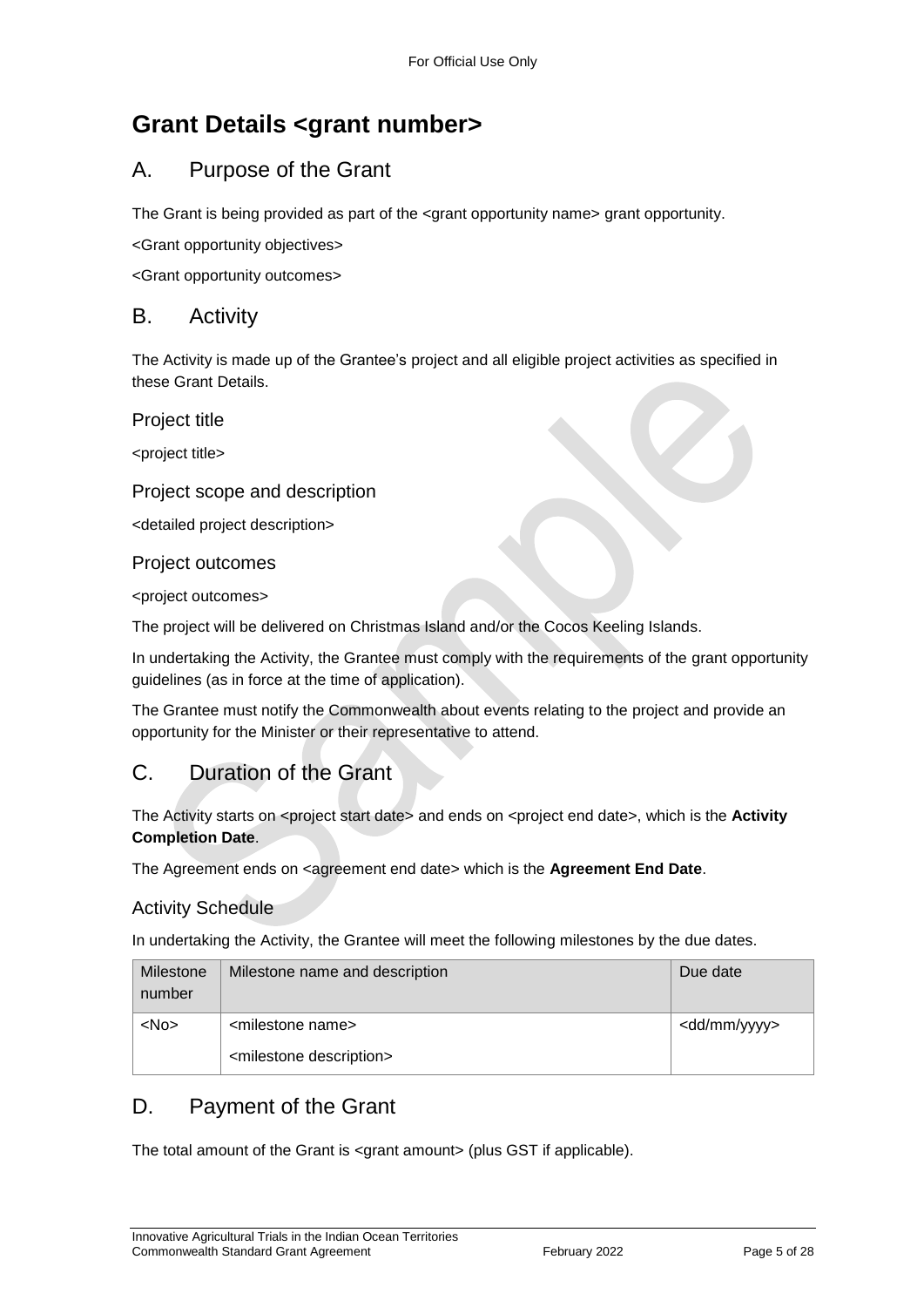The Grant will be provided at up to <grant percentage> per cent of eligible expenditure as defined in the grant opportunity guidelines subject to availability of Program funds.

The Grant will be paid in accordance with clause [ST2.](#page-7-1)

The Grant will be paid according to the following schedule. Payments are subject to satisfactory progress on the project and compliance by the Grantee with its obligations under this Agreement.

| Payment event                  | Payment amount<br>(GST excl)       | Anticipated payment<br>date |
|--------------------------------|------------------------------------|-----------------------------|
| <payment trigger=""></payment> | <insert amount=""></insert>        | <insert date=""></insert>   |
| <payment trigger=""></payment> | <insert amount=""></insert>        | <insert date=""></insert>   |
| Total                          | <total amount="" grant=""></total> |                             |

#### Invoicing

The Grantee agrees to allow the Commonwealth to issue it with a Recipient Created Tax Invoice (RCTI) for any taxable supplies it makes in relation to the Activity.

#### <span id="page-5-0"></span>E. Reporting

The Grantee agrees to provide the following reports to the Commonwealth representative in accordance with the reporting requirements (Schedule 2).

#### <reporting table>

During the Agreement period, the Commonwealth may ask the Grantee for ad-hoc reports on the project. The Grantee must provide these reports in the timeframes notified by the Commonwealth.

#### <span id="page-5-1"></span>F. Party representatives and address for notices

#### Grantee's representative and address

| Grantee's representative<br>name | <primary contact="" name=""></primary>     |
|----------------------------------|--------------------------------------------|
| <b>Position</b>                  | <primary contact="" position=""></primary> |
| Address                          | <primary address="" contact=""></primary>  |
| Business hours telephone         | <phone number=""></phone>                  |
| Mobile                           | <mobile phone=""></mobile>                 |
| Email                            | <email address=""></email>                 |

#### Commonwealth representative and address

| Name of representative | <csm name=""></csm>     |
|------------------------|-------------------------|
| Position               | <csm position=""></csm> |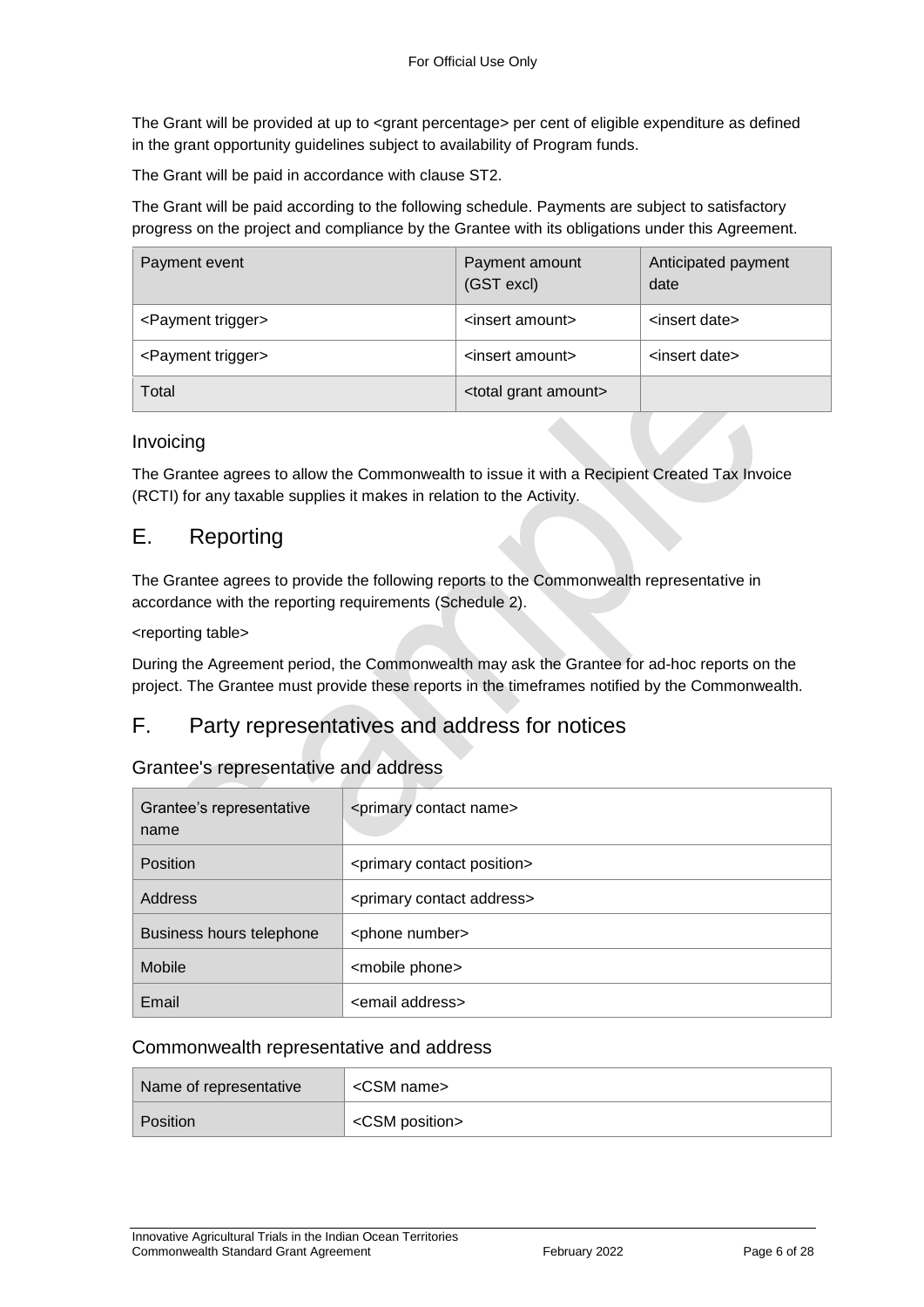| Postal address           | GPO Box 2013<br>CANBERRA ACT 2601               |
|--------------------------|-------------------------------------------------|
| Physical address         | <csm address="" physical=""><br/>If blank</csm> |
|                          | 10 Binara Street<br>CANBERRA ACT 2600           |
| Business hours telephone | <csm phone=""></csm>                            |
| Email                    | <program address="" email=""></program>         |

The Parties' representatives will be responsible for liaison and the day-to-day management of the Grant, as well as accepting and issuing any written notices in relation to the Grant.

### <span id="page-6-0"></span>G. Activity Material

Not applicable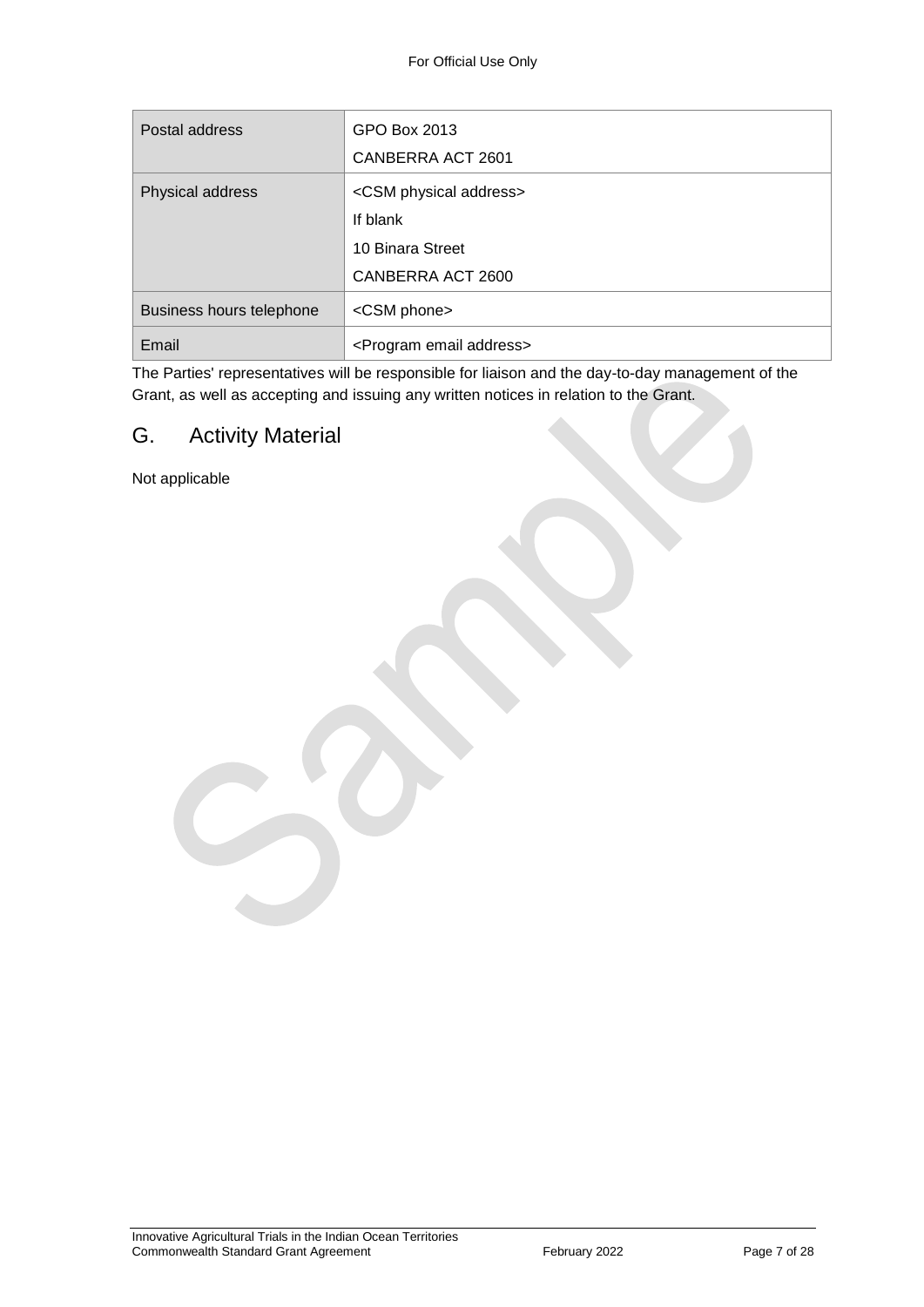## <span id="page-7-0"></span>**Supplementary Terms**

### ST1. Other Contributions

Not applicable

#### <span id="page-7-1"></span>ST2. Activity Budget

ST2.1 In this Agreement, Appropriation means money drawn from the Consolidated Revenue Fund.

ST2.2 The Grantee agrees to use the Grant and any Other Contributions and undertake the Activity consistently with the Activity Budget in the following table:

<budget table>

Figures in the above table are GST inclusive amounts less GST credits that can be claimed in relation to the expenditure.

ST2.3 Subject to sufficient appropriation being available, the Grant will be paid up to the Annual Capped Amounts over the financial years specified in the following table.

#### **Annual Capped Amounts**

| Financial year                                     | Annual capped amount (GST excl)       |  |
|----------------------------------------------------|---------------------------------------|--|
| <lnsert financial="" year:="" yyyy-yy=""></lnsert> | \$ <amount></amount>                  |  |
| <lnsert financial="" year:="" yyyy-yy=""></lnsert> | \$ <amount></amount>                  |  |
| <lnsert financial="" year:="" yyyy-yy=""></lnsert> | \$ <amount></amount>                  |  |
| <lnsert financial="" year:="" yyyy-yy=""></lnsert> | \$ <amount></amount>                  |  |
| Total                                              | \$ <total amount="" grant=""></total> |  |

ST2.4 The Commonwealth is not required to make a payment if it would result in the amount paid in a financial year exceeding the Annual Capped Amount for that financial year specified in the table under clause ST2.3.

ST2.5 In accordance with the Activity Budget under clause ST2.2, the Annual Capped Amounts may not be exceeded unless the Commonwealth specifically approves an increase of that amount under clause ST2.8.

ST2.6 Subject to this clause, the Grantee may reallocate expenditure in respect of categories of expenditure in the Activity Budget, provided it does not materially change the Activity, any Milestone(s) set out in this Agreement, or cause the Grantee to be in breach of any of its obligations under this Agreement.

ST2.7 The Grantee must give the Commonwealth:

- (a) by 1 February each financial year; or
- (b) at any time the Grantee wishes to request a variation to any one or more of the Annual Capped Amounts; or
- (c) if otherwise requested by the Commonwealth,

a revised Activity Budget in a form acceptable to the Commonwealth. The revised Activity Budget must clearly identify any proposed changes, including of any proposed changes to the Annual Capped Amounts, and explain the reasons for the proposed changes.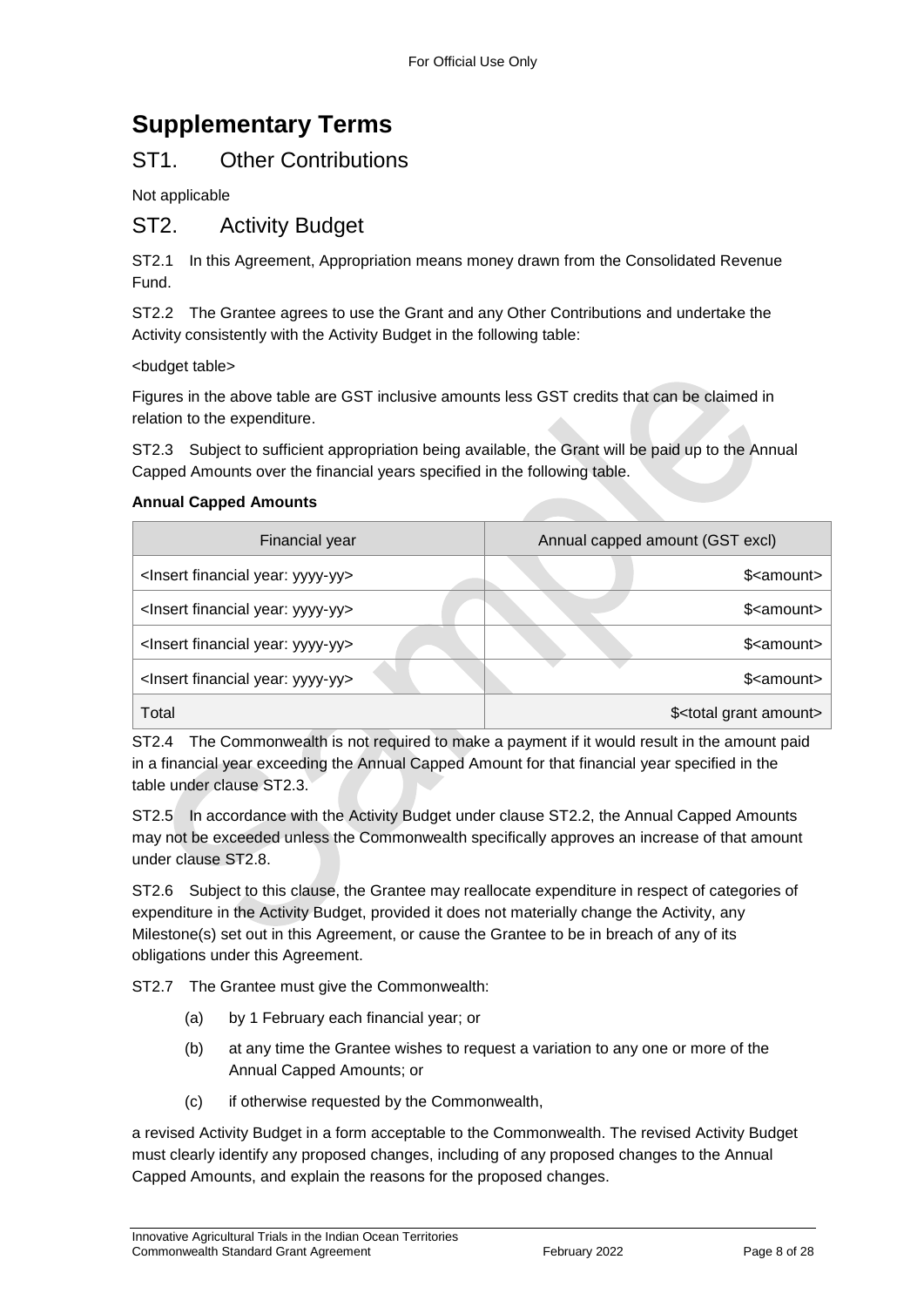ST2.8 The Commonwealth may, at its discretion, approve or reject a revised Activity Budget provided under clause ST2.7 and/or any proposed changes to the Annual Capped Amounts. The Commonwealth's approval may be granted subject to conditions.

ST2.9 If a revised Activity Budget and any proposed changes to the Annual Capped Amounts are approved by the Commonwealth, then it will become the Activity Budget and, if relevant, the Annual Capped Amounts will be adjusted accordingly.

### ST3. Intellectual property in Activity Material

Not applicable

#### ST4. Access/monitoring/inspection

ST4.1 The Grantee agrees to give the Commonwealth, or any persons authorised in writing by the Commonwealth:

- (a) access to premises where the Activity is being performed and/or where Material relating to the Activity is kept within the time period specified in a Commonwealth notice; and
- (b) permission to inspect and take copies of any Material relevant to the Activity.

ST4.2 The Auditor-General and any Information Officer under the *Australian Information Commissioner Act 2010* (Cth) (including their delegates) are persons authorised for the purposes of clause ST4.1.

ST4.3 This clause ST4 does not detract from the statutory powers of the Auditor-General or an Information Officer (including their delegates).

#### ST5. Equipment and Assets

ST5.1 In this Agreement

**Asset** means any item of property purchased, leased, created or otherwise brought into existence wholly, or in part, with the use of the Grant, excluding Activity Material and Intellectual Property Rights.

ST5.2 The Grantee agrees to obtain the Commonwealth's prior written approval to use the Grant to purchase any item of equipment or Asset for more than \$5,000 (including GST), apart from those listed in the Activity Budget and/or detailed below:

<Equipment and Assets table>

ST5.3 Unless otherwise agreed in writing by the Commonwealth, the Grantee must ensure that it owns any equipment or asset acquired with the Grant.

ST5.4 Unless to the extent the Commonwealth agrees otherwise in writing, the Grantee agrees to use the Asset for the purpose of the Activity. The Commonwealth may give its agreement subject to conditions and the Grantee must comply with any such conditions.

ST5.5 The Grantee agrees to maintain a register of all Assets with a value of \$5,000 (including GST) or more at the time of the Asset's purchase, lease, creating or bringing into existence in the form specified below and to provide the register to the Commonwealth upon request.

| Item number | Description                              | Total cost (including GST)              |
|-------------|------------------------------------------|-----------------------------------------|
| Reference   | Description of the equipment or<br>asset | Total cost of the equipment<br>or asset |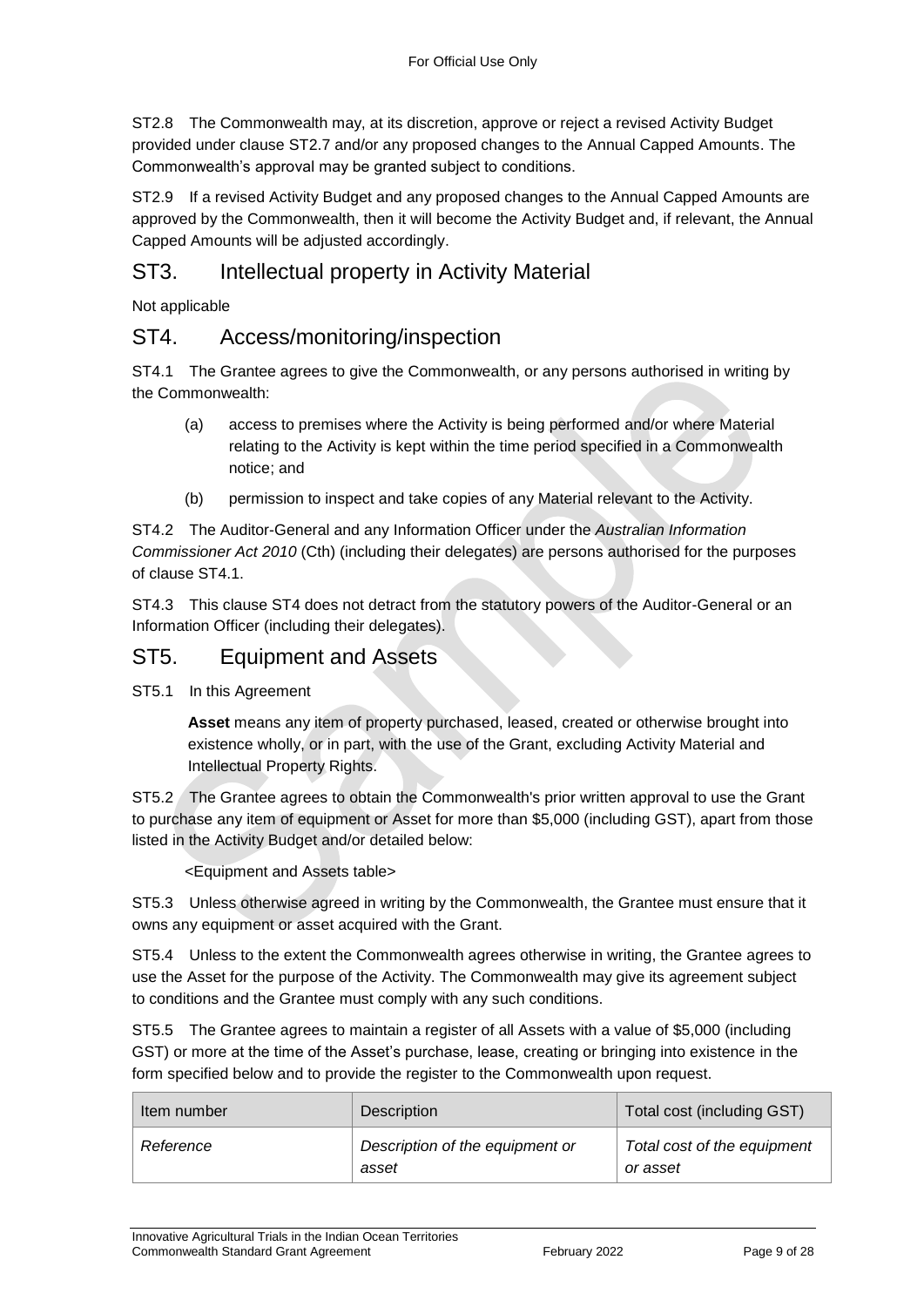ST5.6 On expiration or termination of the Agreement, the Grantee agrees to transfer any Asset to the Commonwealth or a third party nominated by the Commonwealth or otherwise deal with the Asset as directed by the Commonwealth.

### ST6. Specified Personnel

Not applicable

ST7. Relevant qualifications, licences, permits, approvals or skills

Not applicable

ST8. Vulnerable Persons

Not applicable

#### ST9. Child safety

Not applicable

#### ST10. Commonwealth Material, facilities and assistance

Not applicable

#### ST11. Jurisdiction

ST11.1 This Agreement is governed by the law of the Australian Capital Territory.

#### ST12. Grantee trustee of trust (if applicable)

ST12.1 In this Agreement, **Trust** means the trust specified in the Parties to the Agreement section of this Agreement.

ST12.2 The Grantee warrants that:

- (a) it is the sole trustee of the Trust; and
- (b) it has full and valid power and authority to enter into this Agreement and perform the obligations under it on behalf of the Trust; and
- (c) it has entered into this Agreement for the proper administration of the Trust; and
- (d) all necessary resolutions, consents, approvals and procedures have been obtained or duly satisfied to enter into this Agreement and perform the obligations under it; and
- (e) it has the right to be indemnified out of the assets of the Trust for all liabilities incurred by it under this Agreement.

#### ST<sub>13</sub> Fraud

ST13.1 In this Agreement, Fraud means dishonestly obtaining a benefit, or causing a loss, by deception or other means, and includes alleged, attempted, suspected or detected fraud.

ST13.2 The Grantee must ensure its personnel and subcontractors do not engage in any Fraud in relation to the Activity.

ST13.3 If the Grantee becomes aware of:

- (a) any Fraud in relation to the performance of the Activity; or
- (b) any other Fraud that has had or may have an effect on the performance of the Activity;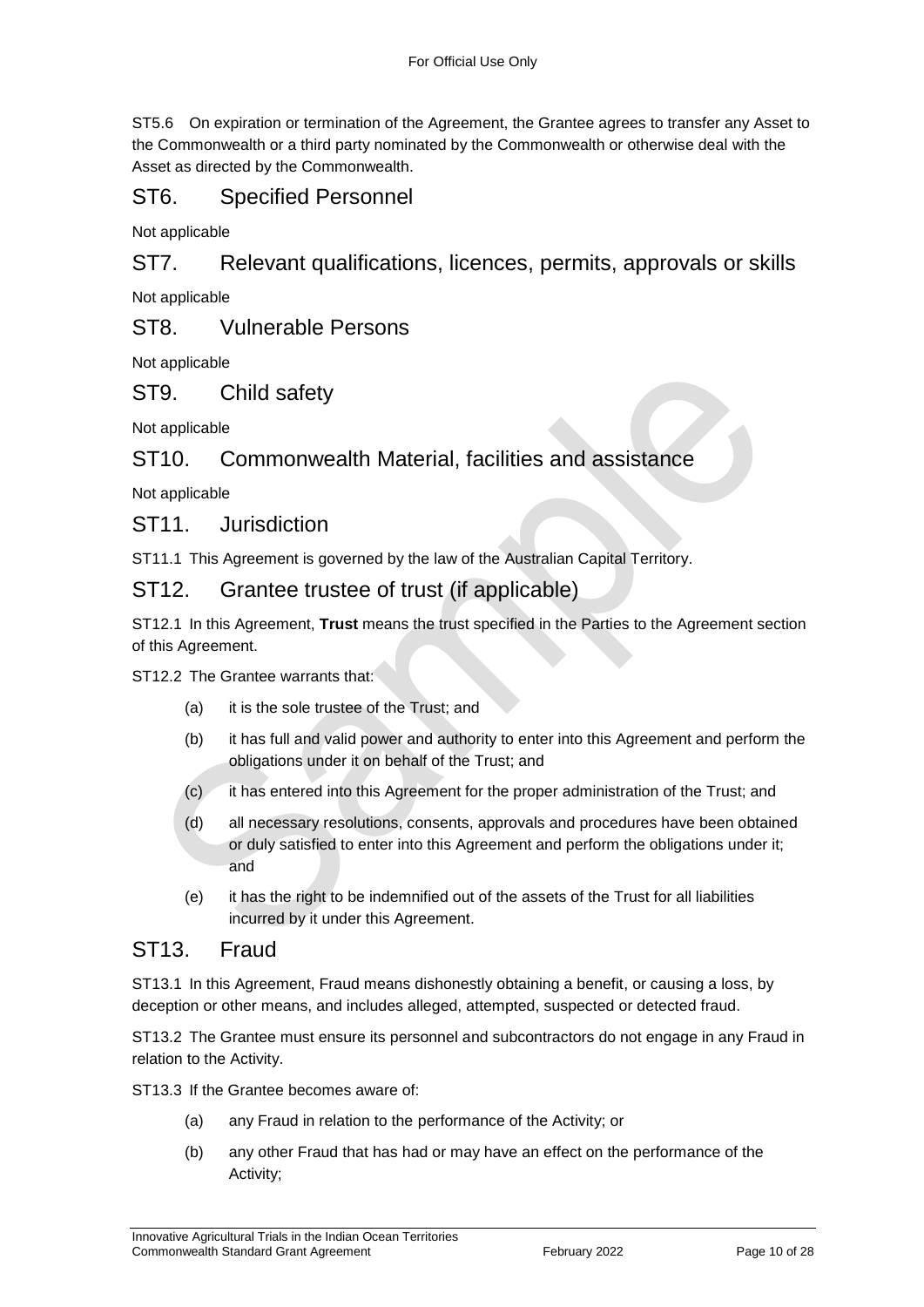then it must within 5 business days report the matter to the Commonwealth and all appropriate law enforcement and regulatory agencies.

ST13.4 The Grantee must, at its own cost, investigate any Fraud referred to in clause ST13.3 in accordance with the Australian Government Investigations Standards available at [www.ag.gov.au.](http://www.ag.gov.au/)

ST13.5 The Commonwealth may, at its discretion, investigate any Fraud in relation to the Activity. The Grantee agrees to co-operate and provide all reasonable assistance at its own cost with any such investigation.

ST13.6 This clause survives the termination or expiry of the Agreement.

#### ST14. Prohibited dealings

Not applicable

#### ST15. Anti-corruption

ST15.1 In this Agreement:

**Illegal or Corrupt Practice** means directly or indirectly:

- (a) making or causing to be made, any offer, gift, payment, consideration or benefit of any kind to any party, or
- (b) receiving or seeking to receive, any offer, gift, payment, consideration or benefit of any kind from any party, as an inducement or reward in relation to the performance of the Activity, which would or could be construed as an illegal or corrupt practice;

ST15.2 The Grantee warrants that the Grantee, its officers, employees, contractors, agents and any other individual or entity involved in carrying out the Activity have not, engaged in an Illegal or Corrupt Practice.

ST15.3 The Grantee agrees not to, and to take all reasonable steps to ensure that its officers, employees, contractors, agents and any other individual or entity involved in carrying out the Activity do not:

- (a) engage in an Illegal or Corrupt Practice; or
- (b) engage in any practice that could constitute the offence of bribing a foreign public official contained in section 70.2 of the Criminal Code Act 1995 (Cth).

ST15.4 The Grantee agrees to inform the Commonwealth within five business days if the Grantee becomes aware of any activity as described in ST15.3 in relation to the performance of the Activity.

### ST16. Step-in rights

Not applicable

#### ST17. Grant administrator

Not applicable

#### ST18. Management Adviser

Not applicable

#### ST19. Indemnities

ST19.1 The Grantee indemnifies the Commonwealth, its officers, employees and contractors against any claim, loss or damage arising in connection with the Activity.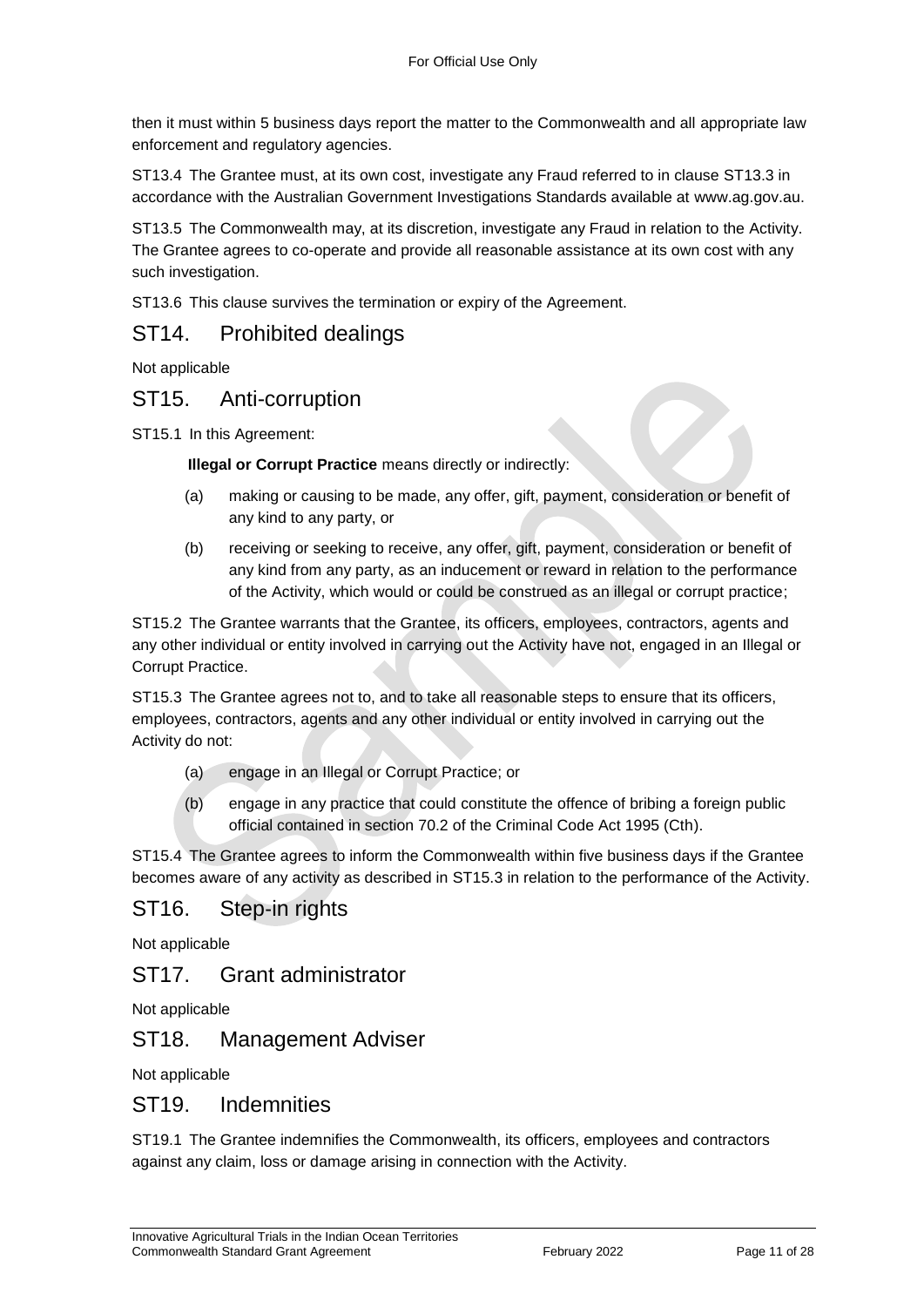ST19.2 The Grantee's obligation to indemnify the Commonwealth will reduce proportionally to the extent any act or omission involving fault on the part of the Commonwealth contributed to the claim, loss or damage.

### ST20. Compliance with Legislation and policies

ST20.1 In this Agreement:

**Legislation** means a provision of a statute or subordinate legislation of the Commonwealth, or of a State, Territory or local authority.

ST20.2 The Grantee agrees to comply with all Legislation applicable to its performance of this Agreement.

ST20.3 The Grantee agrees, in carrying out its obligations under this Agreement, to comply with any of the Commonwealth's policies as notified, referred or made available by the Commonwealth to the Grantee (including by reference to an internet site).

ST20.4 In carrying out the Activity, the Grantee must comply with the following applicable policies/laws:

(a)

- Commonwealth policies, including capital works such as AIP Plans;
	- State/Territory laws applicable
	- State/Territory legislation in relation to working with children
	- [The Biosecurity Act 2015](https://www.agriculture.gov.au/biosecurity/legislation/biosecurity-legislation)
	- Any government-required permits.

### ST21. Work health and safety

ST21.1 The Grantee agrees to ensure that it complies at all times with all applicable work health and safety legislative and regulatory requirements and any additional work health and safety requirements set out in the Grant Details.

ST21.2 If requested by the Commonwealth, the Grantee agrees to provide copies of its work health and safety management plans and processes and such other details of the arrangements it has in place to meet the requirements referred to in clause ST21.1.

ST21.3 When using the Commonwealth's premises or facilities, the Grantee agrees to comply with all reasonable directions and procedures relating to work health and safety and security in effect at those premises or facilities, as notified by the Commonwealth or as might reasonably be inferred from the use to which the premises or facilities are being put.

#### ST22. Transition

Not applicable

### ST23. Corporate Governance

ST23.1 In this Agreement:

**Constitution** means (depending on the context):

- (a) a company's, body corporate's or incorporated association's constitution, or equivalent documents, which (where relevant) includes rules and any amendments that are part of the constitution;
- (b) in relation to any other kind of body: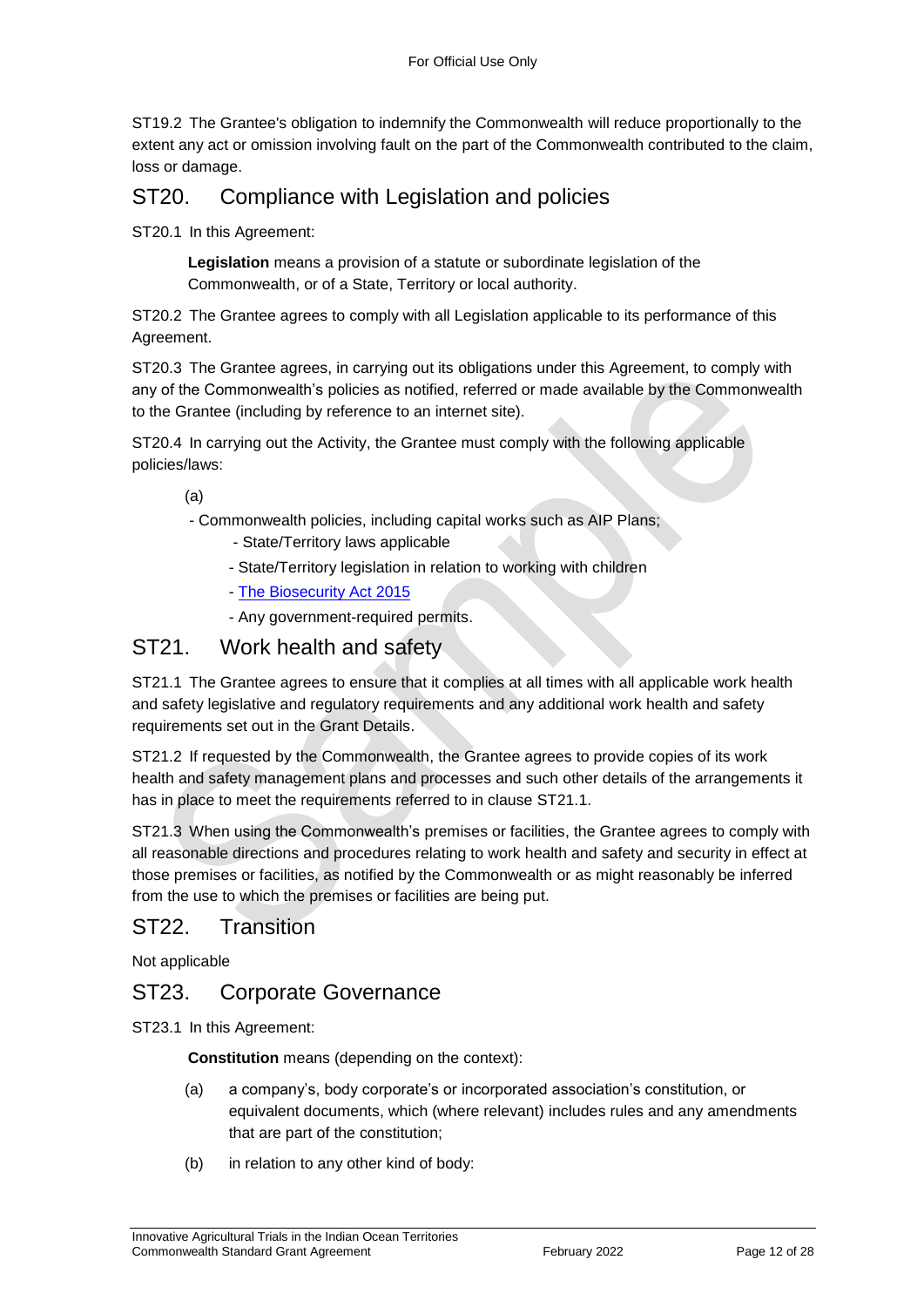- (i) the body's charter or memorandum; or
- (ii) any instrument or law constituting or defining the constitution of the body or governing the activities of the body or its members.

ST23.2 The Grantee warrants that nothing in its constitution conflicts with its obligations under this Agreement.

ST23.3 The Grantee agrees to provide a copy of its constitution to the Commonwealth upon request and inform the Commonwealth whenever there is a change in the Grantee's constitution, structure or management.

### ST24. Counterparts

ST24.1 This Agreement may be executed in any number of counterparts. All counterparts, taken together, constitute one instrument. A Party may execute this Agreement by signing any counterpart.

### ST25. Secret and Sacred Indigenous Material

ST25.1 In this clause:

**Aboriginal Person** has the same meaning given in the *Aboriginal and Torres Strait Islander Act 2005* (Cth);

**Aboriginal Tradition** has the meaning given in the *Aboriginal and Torres Strait Islander Heritage Protection Act 1984* (Cth);

**Indigenous Person** means a person who is or identifies and is accepted as an Aboriginal Person or a Torres Strait Islander;

**Secret and Sacred Indigenous Material** means all information, knowledge or Material of special spiritual, cultural or customary significance which is considered to be sacred or of significance by an Indigenous Person or according to Aboriginal Tradition; and

**Torres Strait Islander** has the same meaning given in the *Aboriginal and Torres Strait Islander Act 2005* (Cth)

ST25.2 The parties agree that, for the purposes of this Agreement:

- (a) the definition of Activity Material in clause 22 excludes any Secret and Sacred Indigenous Material;
- (b) the definition of Reporting Material in clause 22 excludes any Secret and Sacred Indigenous Material;
- (c) the record keeping requirements in clause 12 do not apply to any Secret and Sacred Indigenous Material; and
- (d) any Secret and Sacred Indigenous Material is the confidential information of the relevant Indigenous Person or Indigenous community.

ST25.3 The Grantee agrees to inform the Commonwealth of the existence of Secret and Sacred Indigenous Material relevant to the performance of the Activity which is not disclosed to the Commonwealth due it being Secret and Sacred Indigenous Material.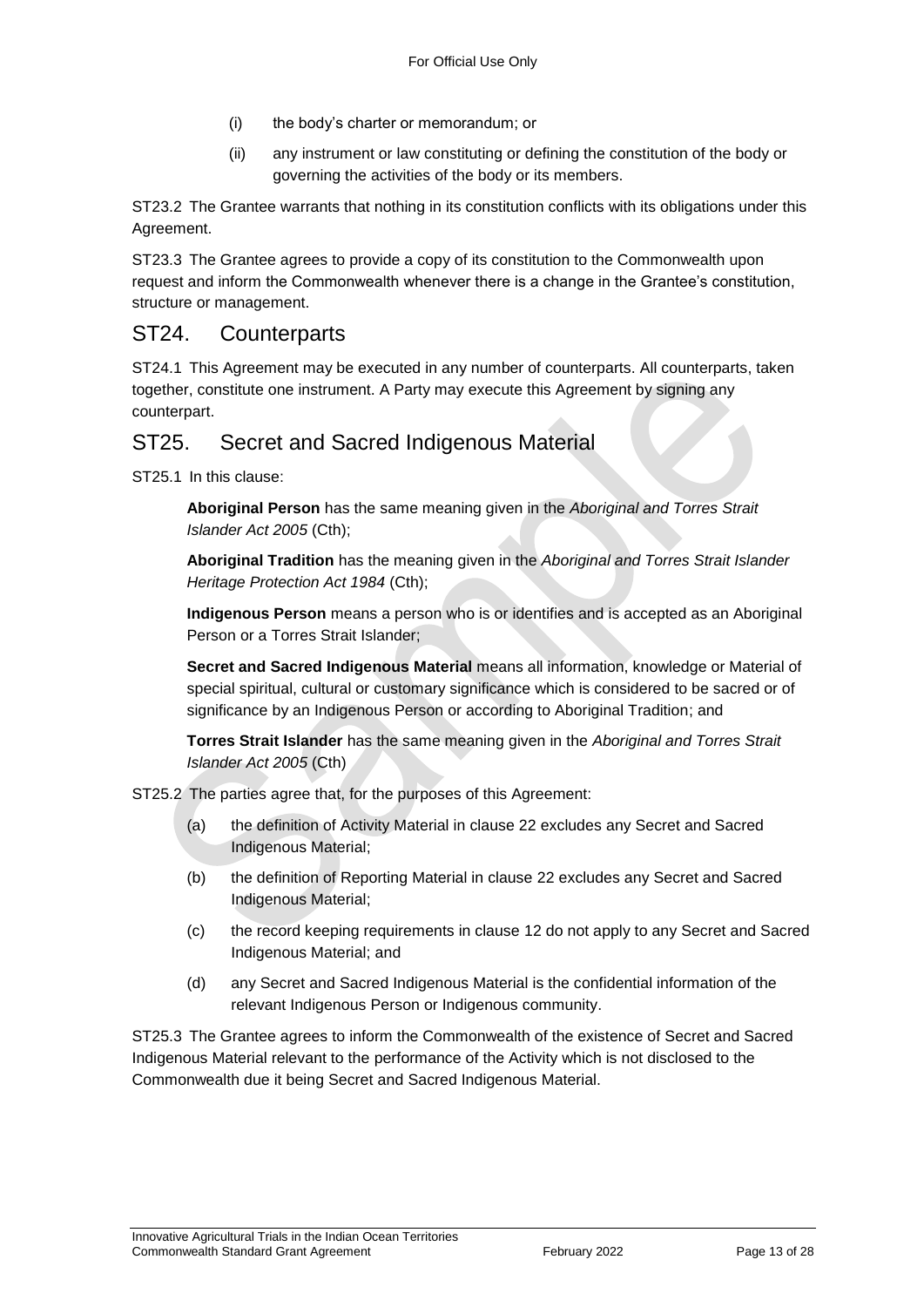## <span id="page-13-0"></span>**Schedule 1: Commonwealth Standard Grant Conditions**

### 1. Undertaking the Activity

1.1 The Grantee agrees to undertake the Activity for the purpose of the Grant in accordance with this Agreement.

1.2 The Grantee is fully responsible for the Activity and for ensuring the performance of all its obligations under this Agreement in accordance with all relevant laws. The Grantee will not be relieved of that responsibility because of:

- (a) the grant or withholding of any approval or the exercise or non‐exercise of any right by the Commonwealth; or
- (b) any payment to, or withholding of any payment from, the Grantee under this Agreement.

### 2. Payment of the Grant

2.1 The Commonwealth agrees to pay the Grant to the Grantee in accordance with the Grant Details.

2.2 Notwithstanding any other provision of this Agreement, the Commonwealth may by notice withhold payment of any amount of the Grant and/or take any other action specified in the Supplementary Terms if it reasonably believes that:

- (a) the Grantee has not complied with this Agreement;
- (b) the Grantee is unlikely to be able to perform the Activity or manage the Grant in accordance with this Agreement; or
- (c) there is a serious concern relating to this Agreement that requires investigation.

2.3 A notice under clause 2.2 will contain the reasons any action taken under clause 2.2 and, where relevant, the steps the Grantee can take to address those reasons.

2.4 The Commonwealth will only be obliged to pay the withheld amount once the Grantee has addressed the reasons contained in a notice under clause 2.2 to the Commonwealth's reasonable satisfaction.

#### 3. Acknowledgements

3.1 The Grantee agrees not to make any public announcement, including by social media, in connection with the awarding of the Grant without the Commonwealth's prior written approval.

3.2 The Grantee agrees to acknowledge the Commonwealth's support in all Material, publications and promotional and advertising materials published in connection with this Agreement. The Commonwealth may notify the Grantee of the form of acknowledgement that the Grantee is to use.

#### 4. Notices

4.1 Each Party agrees to promptly notify the other Party of anything reasonably likely to adversely affect the undertaking of the Activity, management of the Grant or its performance of any of its other requirements under this Agreement.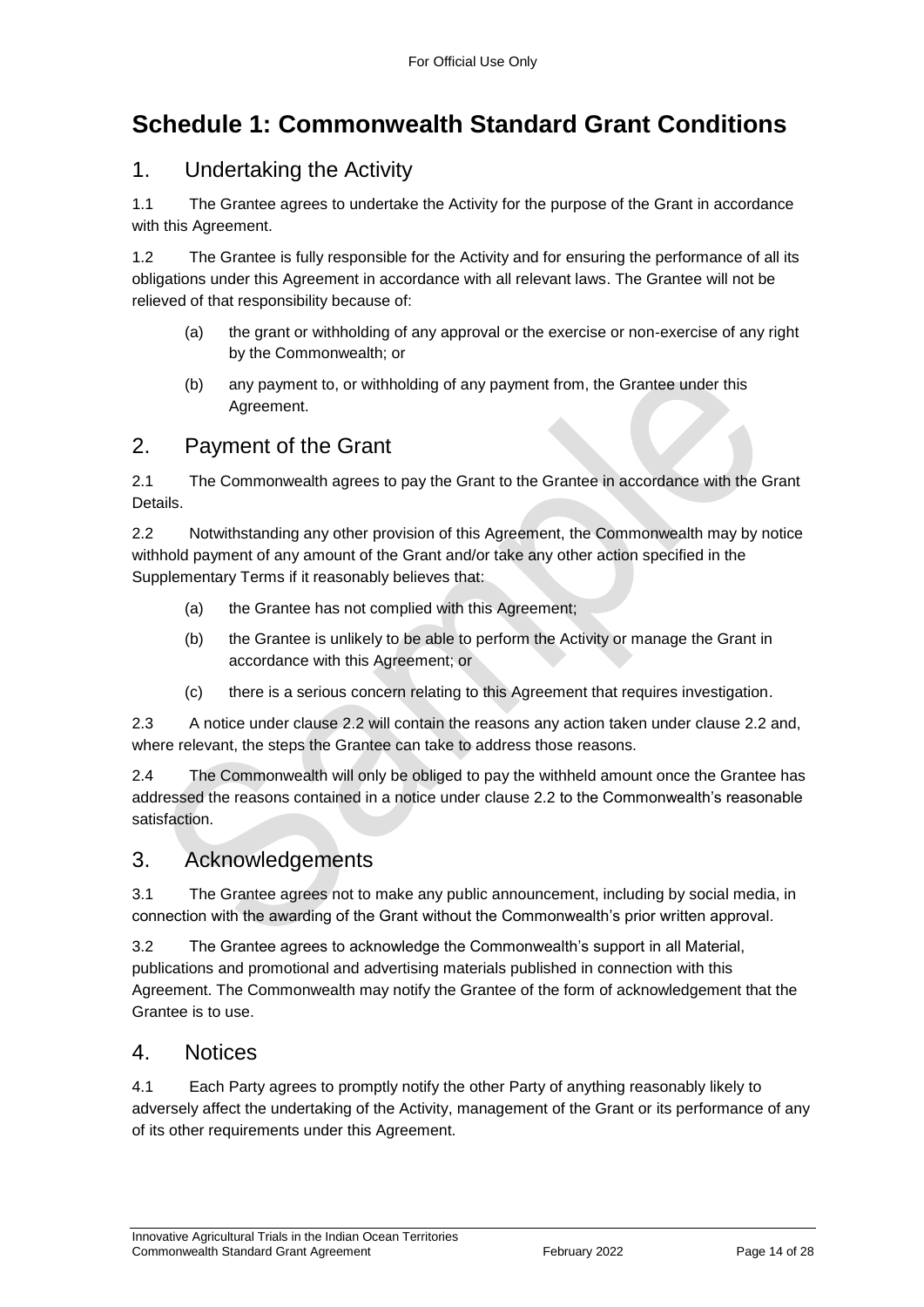4.2 A notice given by a Party under this Agreement must be in writing and addressed to the other Party's representative as set out in the Grant Details or as most recently updated by notice given in accordance with this clause.

### 5. Relationship between the Parties

5.1 A Party is not by virtue of this Agreement the employee, agent or partner of the other Party and is not authorised to bind or represent the other Party.

#### 6. Subcontracting

6.1 The Grantee is responsible for the performance of its obligations under this Agreement, including in relation to any tasks undertaken by subcontractors.

6.2 The Grantee agrees to make available to the Commonwealth the details of any of its subcontractors engaged to perform any tasks in relation to this Agreement upon request.

#### 7. Conflict of interest

7.1 Other than those which have already been disclosed to the Commonwealth, the Grantee warrants that, to the best of its knowledge, at the date of this Agreement, neither it nor its officers have any actual, perceived or potential conflicts of interest in relation to the Activity.

7.2 If during the term of the Agreement, any actual, perceived or potential conflict arises or there is any material change to a previously disclosed conflict of interest, the Grantee agrees to:

- (a) notify the Commonwealth promptly and make full disclosure of all relevant information relating to the conflict; and
- (b) take any steps the Commonwealth reasonably requires to resolve or otherwise deal with that conflict.

#### 8. Variation, assignment and waiver

8.1 This Agreement may be varied in writing only, signed by both Parties.

8.2 The Grantee cannot assign its obligations, and agrees not to assign its rights, under this Agreement without the Commonwealth's prior approval.

8.3 The Grantee agrees not to enter into negotiations with any other person for the purposes of entering into an arrangement that will require novation of, or involve any assignment of rights under, this Agreement without first consulting the Commonwealth.

8.4 A waiver by a Party of any of its rights under this Agreement is only effective if it is in a signed written notice to the other Party and then only to the extent specified in that notice.

### 9. Taxes, duties and government charges

9.1 The Grantee agrees to pay all taxes, duties and government charges imposed or levied in Australia or overseas in connection with the performance of this Agreement, except as provided by this Agreement.

9.2 If Goods and Services Tax (GST) is payable by a supplier on any supply made under this Agreement, the recipient of the supply will pay to the supplier an amount equal to the GST payable on the supply, in addition to and at the same time that the consideration for the supply is to be provided under this Agreement.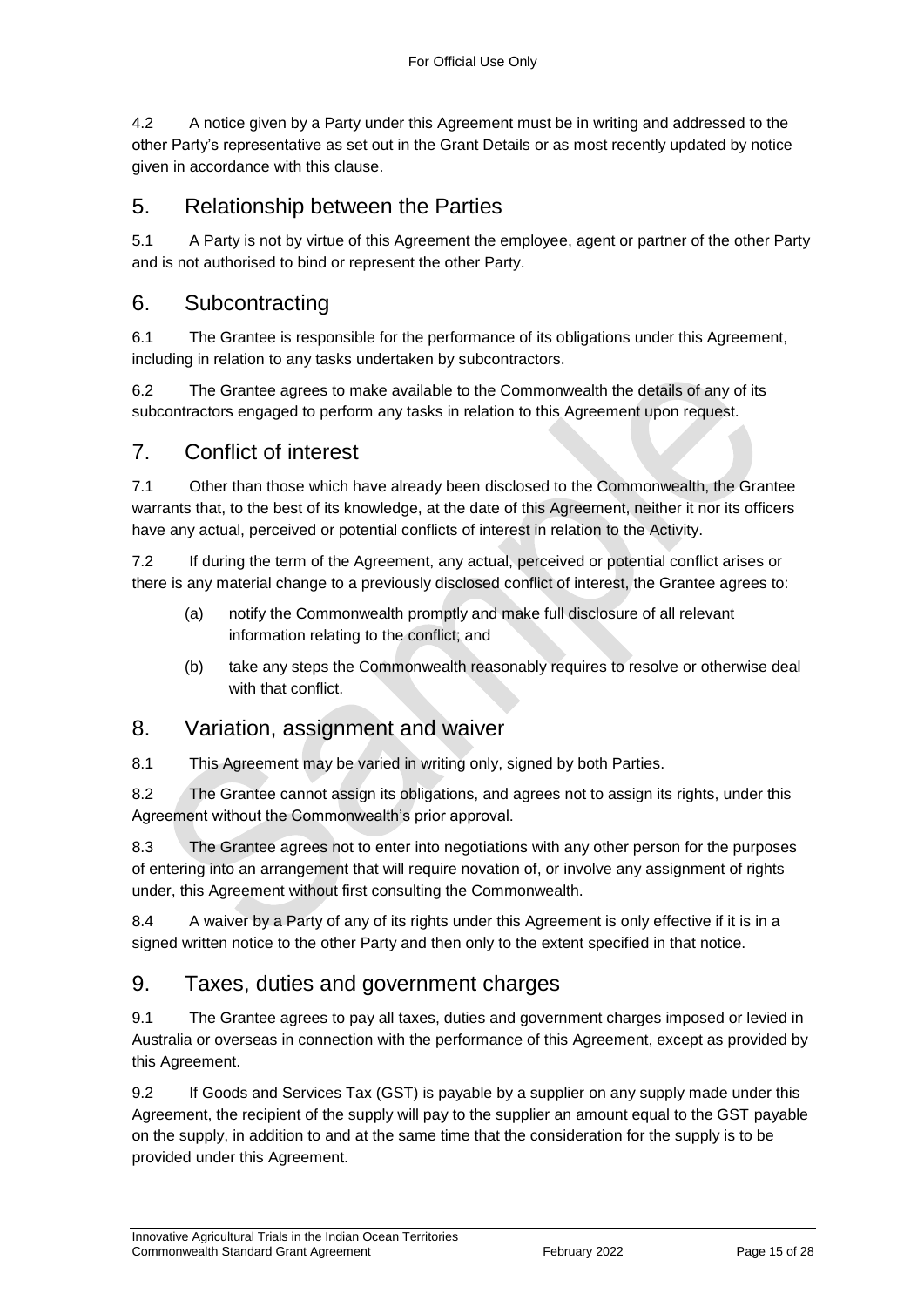- 9.3 The Parties acknowledge and agree that they each:
	- (a) are registered for GST purposes;
	- (b) have quoted their Australian Business Number to the other; and
	- (c) must notify the other of any changes to the matters covered by this clause.

9.4 The Grantee agrees that the Commonwealth will issue it with a recipient created tax invoice for any taxable supply it makes under this Agreement.

9.5 The Grantee agrees not to issue tax invoices in respect of any taxable supplies.

9.6 If the Grantee is not, or not required to be, registered for GST, then:

- (a) clauses 9.3(a), 9.4 and 9.5 do not apply; and
- (b) the Grantee agrees to notify the Commonwealth in writing within 7 days of becoming registered for GST if during the term of the Agreement it becomes, or is required to become, registered for GST.

#### 10. Spending the Grant

10.1 The Grantee agrees to spend the Grant for the purpose of performing the Activity and otherwise in accordance with this Agreement.

10.2 Within 90 days after the Activity Completion Date, the Grantee agrees to provide a financial statement signed by the Grantee verifying the Grant was spent in accordance with clause 10.1.

10.3 A statement under clause 10.2 must include an income and expenditure statement in relation to the Grant and the Activity for each financial year of the Agreement.

#### 11. Repayment

- 11.1 If any amount of the Grant:
	- (a) has been spent other than in accordance with this Agreement; or
	- (b) is additional to the requirements of the Activity

then the Commonwealth may, by written notice:

- (c) require the Grantee to repay that amount to the Commonwealth;
- (d) require the Grantee to deal with that amount as directed by the Commonwealth; or
- (e) deduct the amount from subsequent payments of the Grant or amounts payable under another agreement between the Grantee and the Commonwealth.

11.2 If the Commonwealth issues a notice under this Agreement requiring the Grantee to repay a Grant amount:

- (a) the Grantee must do so within the time period specified in the notice;
- (b) the Grantee must pay interest on any part of the amount that is outstanding at the end of the time period specified in the notice until the outstanding amount is repaid in full; and
- (c) the Commonwealth may recover the amount and any interest under this Agreement as a debt due to the Commonwealth without further proof of the debt being required.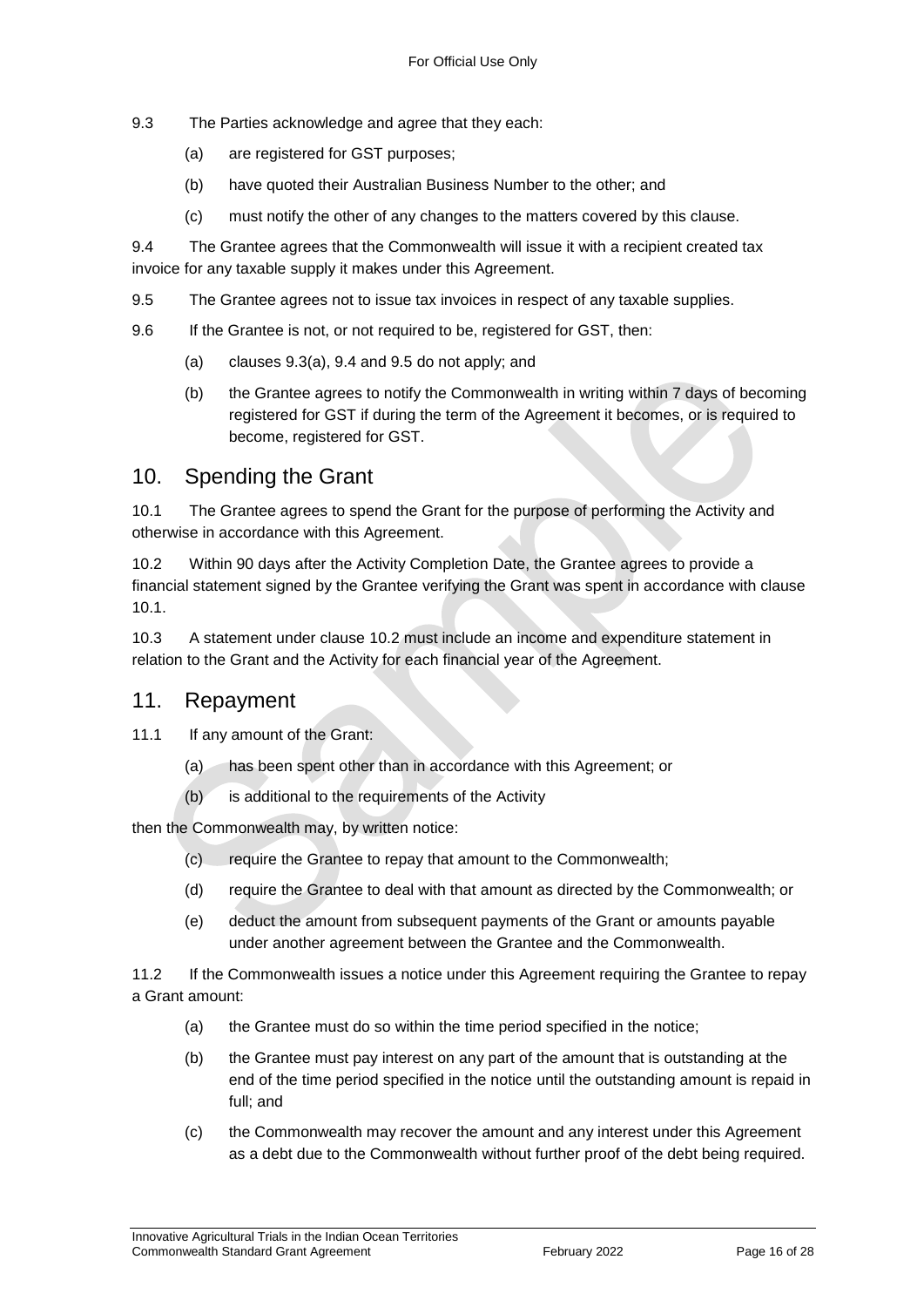#### 12. Record keeping

- 12.1 The Grantee agrees to keep financial accounts and other records that:
	- (a) detail and document the conduct and management of the Activity;
	- (b) identify the receipt and expenditure of the Grant and any Other Contributions separately within the Grantee's accounts and records so that at all times the Grant is identifiable;
	- (c) enable all receipts and payments related to the Activity to be identified and reported.

12.2 The Grantee agrees to keep the records for five years after the Activity Completion Date or such other time specified in the Grant Details and provide copies of the records to the Commonwealth upon request.

#### 13. Reporting and liaison

13.1 The Grantee agrees to provide the Reporting Material specified in the Grant Details to the Commonwealth.

13.2 In addition to the obligations in clause 13.1, the Grantee agrees to:

- (a) liaise with and provide information to the Commonwealth as reasonably required by the Commonwealth; and
- (b) comply with the Commonwealth's reasonable requests, directions, or monitoring requirements,

in relation to the Activity.

13.3 If the Commonwealth acting reasonably has concerns regarding the performance of the Activity or the management of the Grant, the Commonwealth may by written notice require the Grantee to provide one or more additional reports, containing the information and by the date(s) specified in the notice.

13.4 The Grantee acknowledges that the giving of false or misleading information to the Commonwealth is a serious offence under the *Criminal Code Act 1995* (Cth).

14. Privacy

14.1 When dealing with Personal Information in carrying out the Activity, the Grantee agrees:

- (a) to comply with the requirements of the *Privacy Act 1988* (Cth);
- (b) not to do anything which, if done by the Commonwealth, would be a breach of an Australian Privacy Principle;
- (c) to ensure that any of the Grantee's subcontractors or personnel who deal with Personal Information for the purposes of this Agreement are aware of the requirements of the *Privacy Act 1988* (Cth) and the Grantee's obligations under this clause;
- (d) to immediately notify the Commonwealth if the Grantee becomes aware of an actual or possible breach of this clause by the Grantee or any of the Grantee's subcontractors or personnel.

14.2 In carrying out the Activity, the Grantee agrees not to send any Personal Information outside of Australia without the Commonwealth's prior written approval. The Commonwealth may impose any conditions it considers appropriate when giving its approval.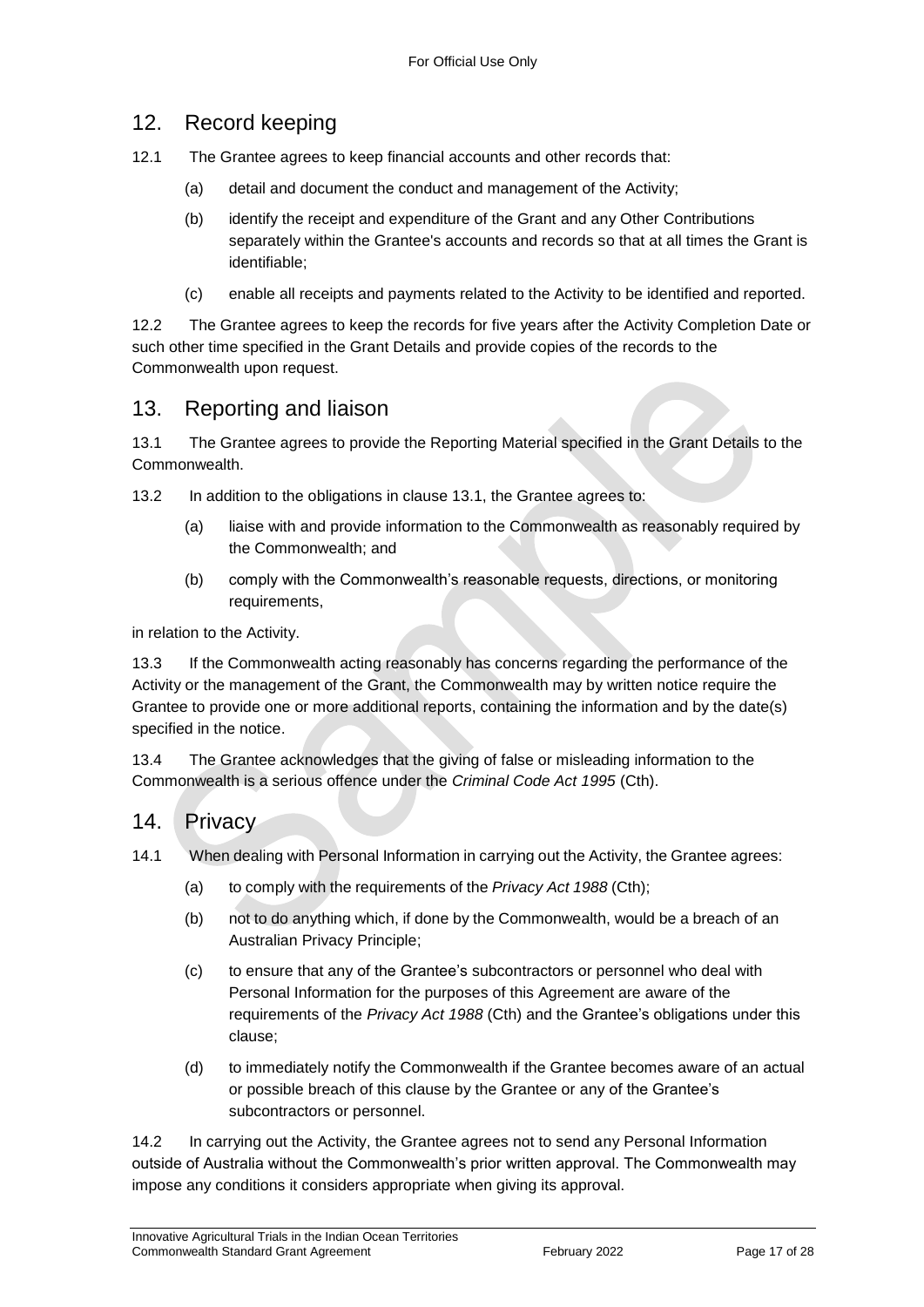### 15. Confidentiality

15.1 The Parties agree not to disclose each other's confidential information without the other Party's prior written consent unless required or authorised by law or Parliament to disclose.

15.2 The Commonwealth may disclose the Grantee's confidential information where;

- (a) the Commonwealth is providing information about the Activity or Grant in accordance with Commonwealth accountability and reporting requirements;
- (b) the Commonwealth is disclosing the information to a Minister of the Australian Government, a House or Committee of the Commonwealth Parliament; or
- (c) the Commonwealth is disclosing the information to its personnel or another Commonwealth agency where this serves the Commonwealth's legitimate interests.

#### 16. Insurance

16.1 The Grantee agrees to maintain adequate insurance for as long as any obligations remain in connection with this Agreement and provide proof of insurance to the Commonwealth upon request.

#### 17. Intellectual property

17.1 Subject to clause 17.2, the Grantee owns the Intellectual Property Rights in Activity Material and Reporting Material.

17.2 This Agreement does not affect the ownership of Intellectual Property Rights in Existing Material.

17.3 The Grantee provides the Commonwealth a permanent, non‐exclusive, irrevocable, royalty‐free licence to use, modify, communicate, reproduce, publish, adapt and sub-license the Reporting Material for Commonwealth Purposes.

17.4 The licence in clause 17.3 does not apply to Activity Material.

#### 18. Dispute resolution

18.1 The Parties agree not to initiate legal proceedings in relation to a dispute arising under this Agreement unless they have first tried and failed to resolve the dispute by negotiation.

18.2 Unless clause 18.3 applies, the Parties agree to continue to perform their respective obligations under this Agreement when a dispute exists.

18.3 The Parties may agree to suspend performance of the Agreement pending resolution of the dispute.

18.4 Failing settlement by negotiation in accordance with clause 18.1, the Parties may agree to refer the dispute to an independent third person with power to intervene and direct some form of resolution, in which case the Parties will be bound by that resolution. If the Parties do not agree to refer the dispute to an independent third person, either Party may initiate legal proceedings.

18.5 Each Party will bear their own costs in complying with this clause 18, and the Parties will share equally the cost of any third person engaged under clause 18.4.

18.6 The procedure for dispute resolution under this clause does not apply to any action relating to termination, cancellation or urgent interlocutory relief.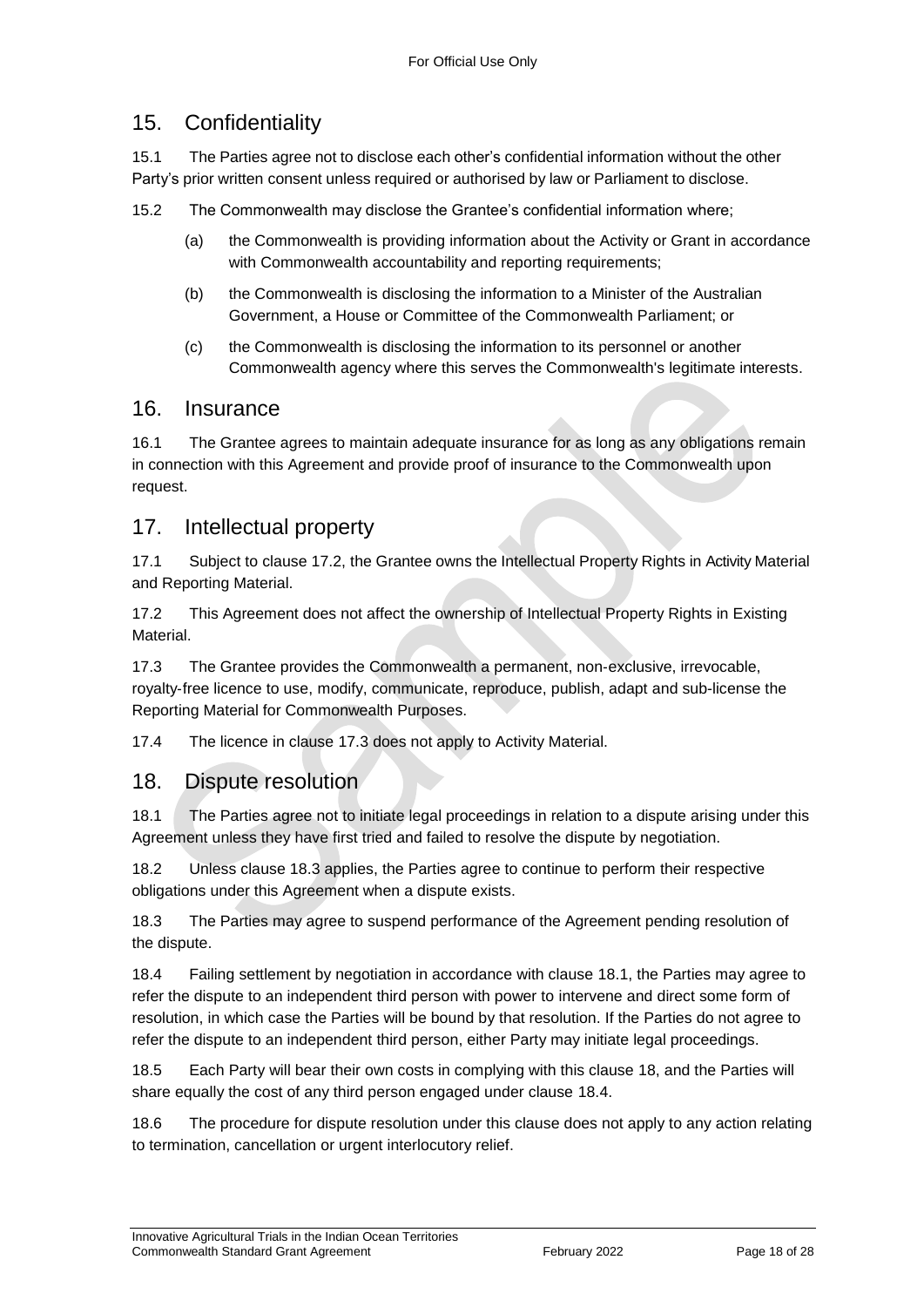### 19. Reduction, Suspension and Termination

#### **19.1 Reduction in scope of agreement for fault**

19.1.1 If the Grantee does not comply with an obligation under this Agreement and the Commonwealth believes that the non‐compliance is incapable of remedy, or if the Grantee has failed to comply with a notice to remedy, the Commonwealth may by written notice reduce the scope of the Agreement.

19.1.2 The Grantee agrees, on receipt of the notice of reduction, to:

- (a) stop or reduce the performance of the Grantee's obligations as specified in the notice;
- (b) take all available steps to minimise loss resulting from the reduction;
- (c) continue performing any part of the Activity or the Agreement not affected by the notice if requested to do so by the Commonwealth;
- (d) report on, and return any part of the Grant to the Commonwealth, or otherwise deal with the Grant, as directed by the Commonwealth.

19.1.3 In the event of reduction under clause 19.1.1, the amount of the Grant will be reduced in proportion to the reduction in the scope of the Agreement.

#### **19.2 Suspension**

- 19.2.1 If:
	- (a) the Grantee does not comply with an obligation under this Agreement and the Commonwealth believes that the non‐compliance is capable of remedy;
	- (b) the Commonwealth reasonably believes that the Grantee is unlikely to be able to perform the Activity or manage the Grant in accordance with this Agreement; or
	- (c) the Commonwealth reasonably believes that there is a serious concern relating to this Agreement that requires investigation;

the Commonwealth may by written notice:

- (d) immediately suspend the Grantee from further performance of the Agreement (including expenditure of the Grant); and/or
- (e) require that the non‐compliance or inability be remedied, or the investigation be completed, within the time specified in the notice.
- 19.2.2 If the Grantee:
	- (a) remedies the non‐compliance or inability specified in the notice to the Commonwealth's reasonable satisfaction, or the Commonwealth reasonably concludes that the concern is unsubstantiated, the Commonwealth may direct the Grantee to recommence performing the Activity; or
	- (b) fails to remedy the non‐compliance or inability within the time specified, or the Commonwealth reasonably concludes that the concern is likely to be substantiated, the Commonwealth may reduce the scope of the Agreement in accordance with clause 19.1 or terminate the Agreement immediately by giving a second notice in accordance with clause 19.3.

#### **19.3 Termination for fault**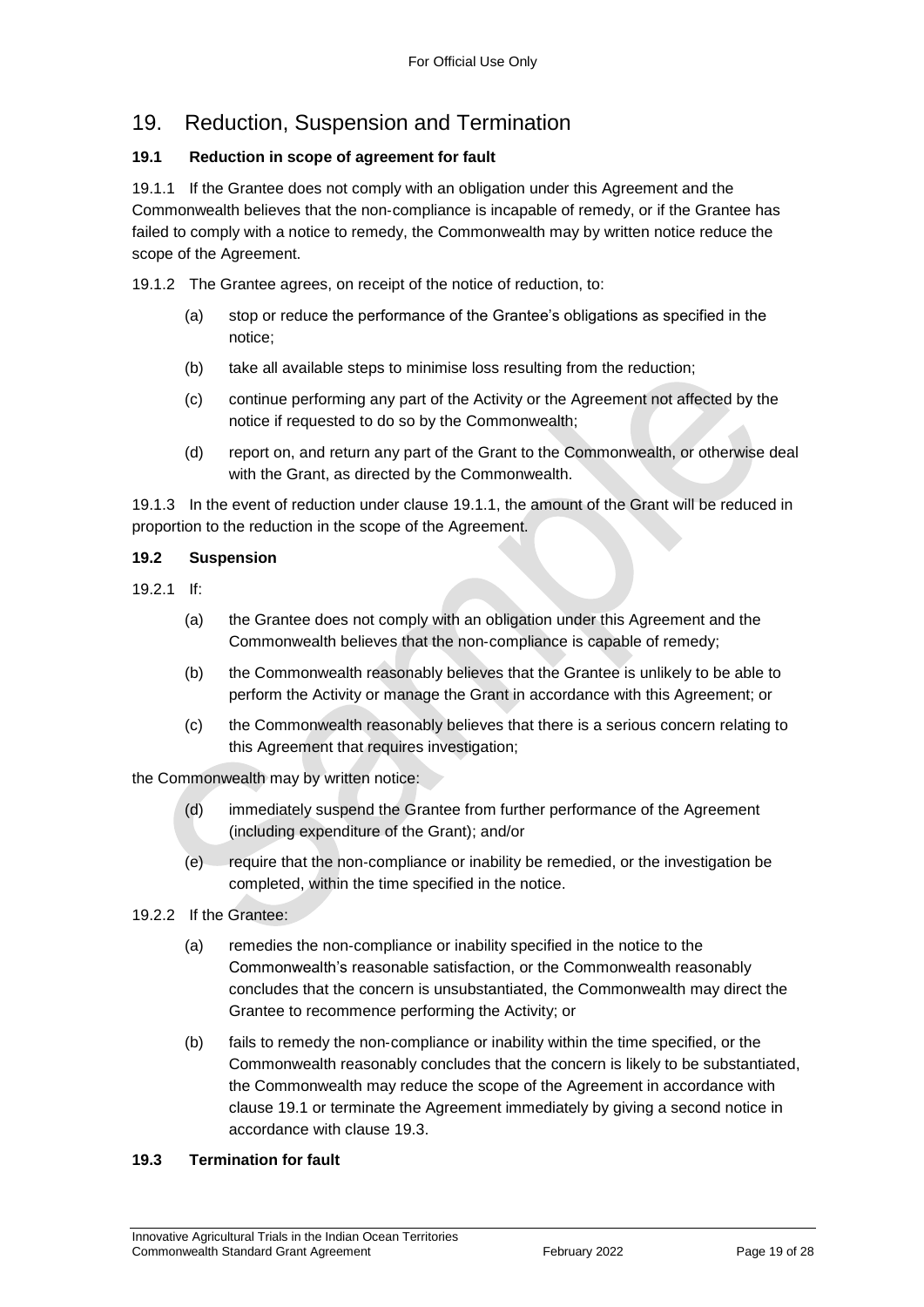- 19.3.1 The Commonwealth may terminate this Agreement by notice where the Grantee has:
	- (a) failed to comply with an obligation under this Agreement and the Commonwealth believes that the non-compliance is incapable of remedy or where clause 19.2.2(b) applies;
	- (b) provided false or misleading statements in relation to the Grant; or
	- (c) become bankrupt or insolvent, entered into a scheme of arrangement with creditors, or come under any form of external administration.
- 19.3.2 The Grantee agrees, on receipt of the notice of termination, to:
	- (a) stop the performance of the Grantee's obligations;
	- (b) take all available steps to minimise loss resulting from the termination; and
	- (c) report on, and return any part of the Grant to the Commonwealth, or otherwise deal with the Grant, as directed by the Commonwealth.

#### 20. Cancellation or reduction for convenience

- 20.1 The Commonwealth may cancel or reduce the scope of this Agreement by notice, due to:
	- (a) a change in government policy; or
	- (b) a Change in the Control of the Grantee which the Commonwealth reasonably believes will negatively affect the Grantee's ability to comply with this Agreement.
- 20.2 On receipt of a notice of reduction or cancellation under this clause, the Grantee agrees to:
	- (a) stop or reduce the performance of the Grantee's obligations as specified in the notice; and
	- (b) take all available steps to minimise loss resulting from that reduction or cancellation; and
	- (c) continue performing any part of the Activity or the Agreement not affected by the notice if requested to do so by the Commonwealth;
	- (d) report on, and return any part of the Grant to the Commonwealth, or otherwise deal with the Grant, as directed by the Commonwealth.

20.3 In the event of reduction or cancellation under this clause, the Commonwealth will be liable only to:

- (a) pay any part of the Grant due and owing to the Grantee under this Agreement at the date of the notice; and
- (b) reimburse any reasonable and substantiated expenses the Grantee unavoidably incurs that relate directly and entirely to the reduction in scope or cancellation of the Agreement.

20.4 In the event of reduction, the amount of the Grant will be reduced in proportion to the reduction in the scope of the Agreement.

- 20.5 The Commonwealth's liability to pay any amount under this clause is:
	- (a) subject to the Grantee's compliance with this Agreement; and
	- (b) limited to an amount that when added to all other amounts already paid under the Agreement will not exceed the total amount of the Grant.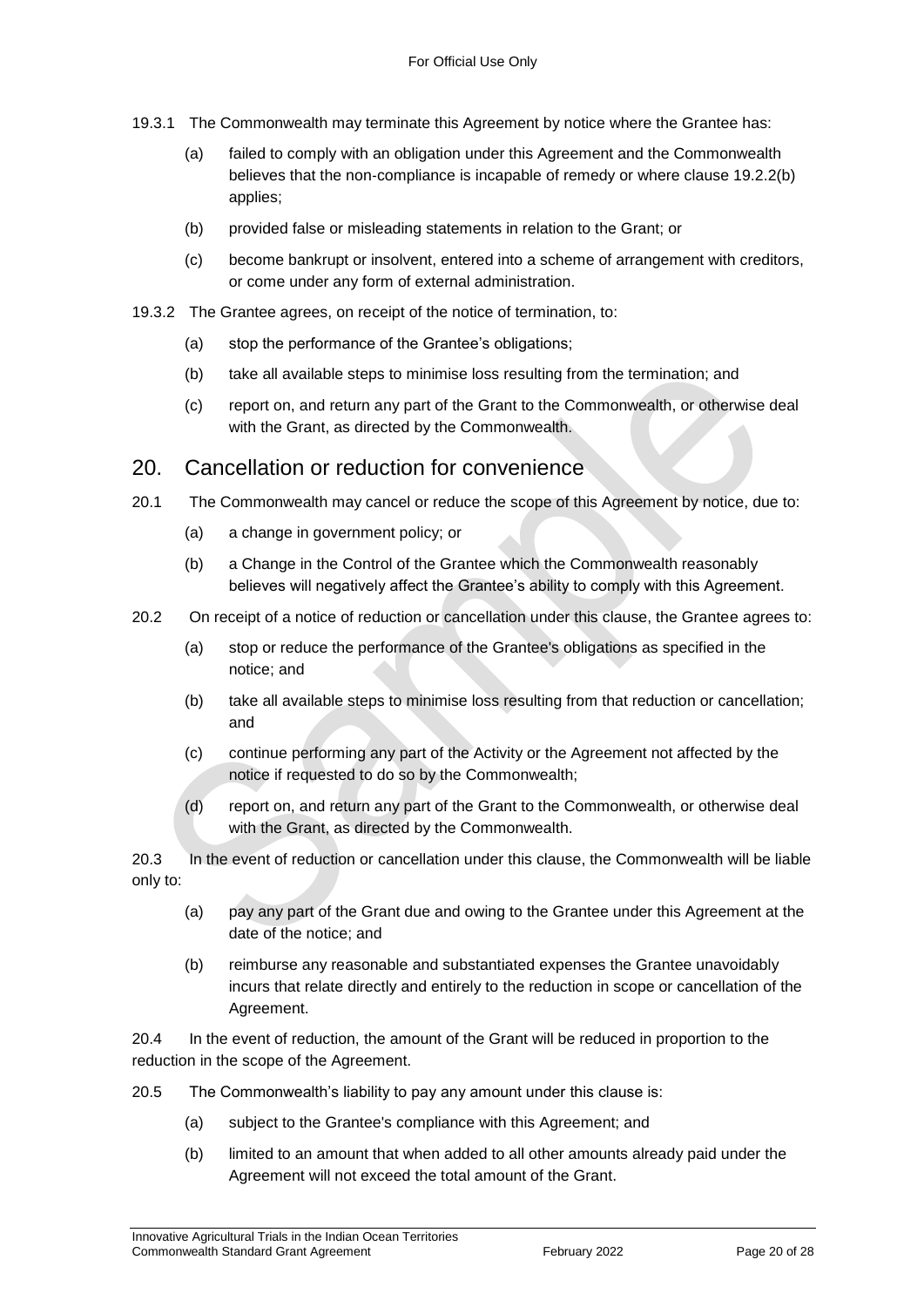20.6 The Grantee will not be entitled to compensation for loss of prospective profits or benefits that would have been conferred on the Grantee but for the cancellation or reduction in scope of the Agreement under clause 20.1.

20.7 The Commonwealth will act reasonably in exercising its rights under this clause.

#### 21. Survival

21.1 The following clauses survive termination, cancellation or expiry of this Agreement:

- clause 10 (Spending the Grant);
- clause 11 (Repayment);
- clause 12 (Record keeping);
- clause 13 (Reporting);
- clause 14 (Privacy);
- clause 15 (Confidentiality);
- clause 16 (Insurance)
- clause 17 (Intellectual property);
- clause 19 (Reduction, Suspension and Termination);
- clause 21 (Survival);
- clause 22 (Definitions);
- ST4 (Access/monitoring/inspection);
- ST19 (Indemnities); and
- any other clause which expressly or by implication from its nature is meant to survive.

#### 22. Definitions

22.1 In this Agreement, unless the contrary appears:

- **Activity** means the activities described in the Grant Details and includes the provisions of the Reporting Material.
- **Activity Completion Date** means the date or event specified in the Grant Details.
- **Activity Material** means any Material, other than Reporting Material, created or developed by the Grantee as a result of the Activity and includes any Existing Material that is incorporated in or supplied with the Activity Material.
- **Agreement** means the Grant Details, Supplementary Terms (if any), the Commonwealth Standard Grant Conditions and any other document referenced or incorporated in the Grant Details.
- **Agreement End Date** means the date or event specified in the Grant Details.
- **Australian Privacy Principle** has the same meaning as in the *Privacy Act 1988*.
- **Change in the Control** means any change in any person(s) who directly exercise effective control over the Grantee.
- **Commonwealth** means the Commonwealth of Australia as represented by the Commonwealth entity specified in the Agreement and includes, where relevant, its officers, employees, contractors and agents.
- **Commonwealth Purposes** includes the following: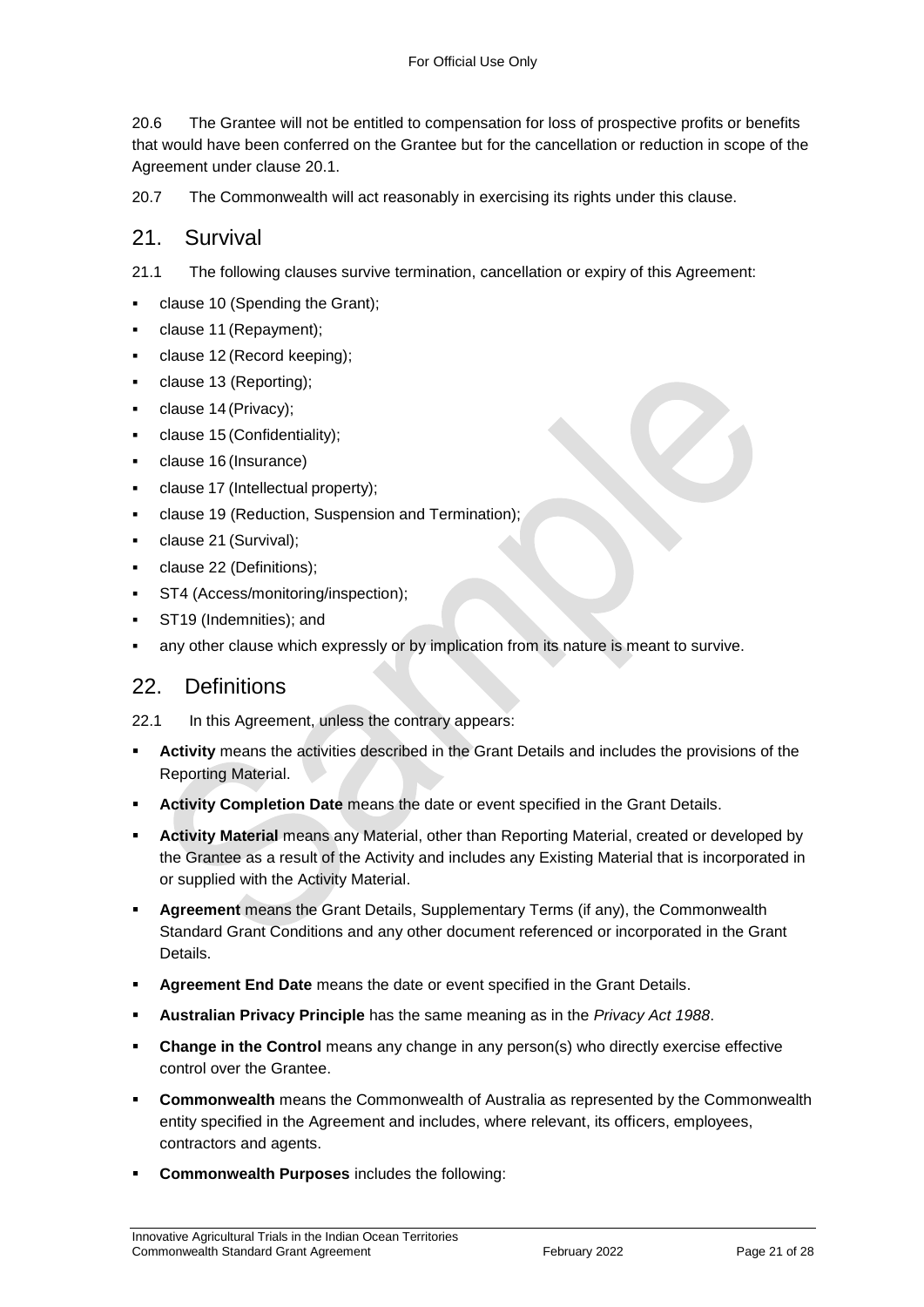- (a) the Commonwealth verifying and assessing grant proposals, including a grant application;
- (b) the Commonwealth administering, monitoring, reporting on, auditing, publicising and evaluating a grant program or exercising its rights under this Agreement;
- (c) the Commonwealth preparing, managing, reporting on, auditing and evaluating agreements, including this Agreement; and
- (d) the Commonwealth developing and publishing policies, programs, guidelines and reports, including Commonwealth annual reports;

but in all cases:

- (e) excludes the commercialisation (being for‐profit use) of the Material by the Commonwealth.
- **Commonwealth Standard Grant Conditions** means this document.
- **Existing Material** means Material developed independently of this Agreement that is incorporated in or supplied as part of Reporting Material or Activity Material.
- **Grant** means the money, or any part of it, payable by the Commonwealth to the Grantee for the Activity as specified in the Grant Details and includes any interest earned by the Grantee on that money once the Grant has been paid to the Grantee.
- **Grantee** means the legal entity other than the Commonwealth specified in the Agreement and includes, where relevant, its officers, employees, contractors and agents.
- **Grant Details** means the document titled Grant Details that forms part of this Agreement.
- **Intellectual Property Rights** means all copyright, patents, registered and unregistered trademarks (including service marks), registered designs, and other rights resulting from intellectual activity (other than moral rights under the *Copyright Act 1968*).
- **Material** includes documents, equipment, software (including source code and object code versions), goods, information and data stored by any means including all copies and extracts of them.
- **Party** means the Grantee or the Commonwealth.
- **Personal Information** has the same meaning as in the *Privacy Act 1988*.
- **Records** includes documents, information and data stored by any means and all copies and extracts of the same.
- **Reporting Material** means all Material which the Grantee is required to provide to the Commonwealth for reporting purposes as specified in the Grant Details, and includes any Existing Material that is incorporated in or supplied with the Reporting Material.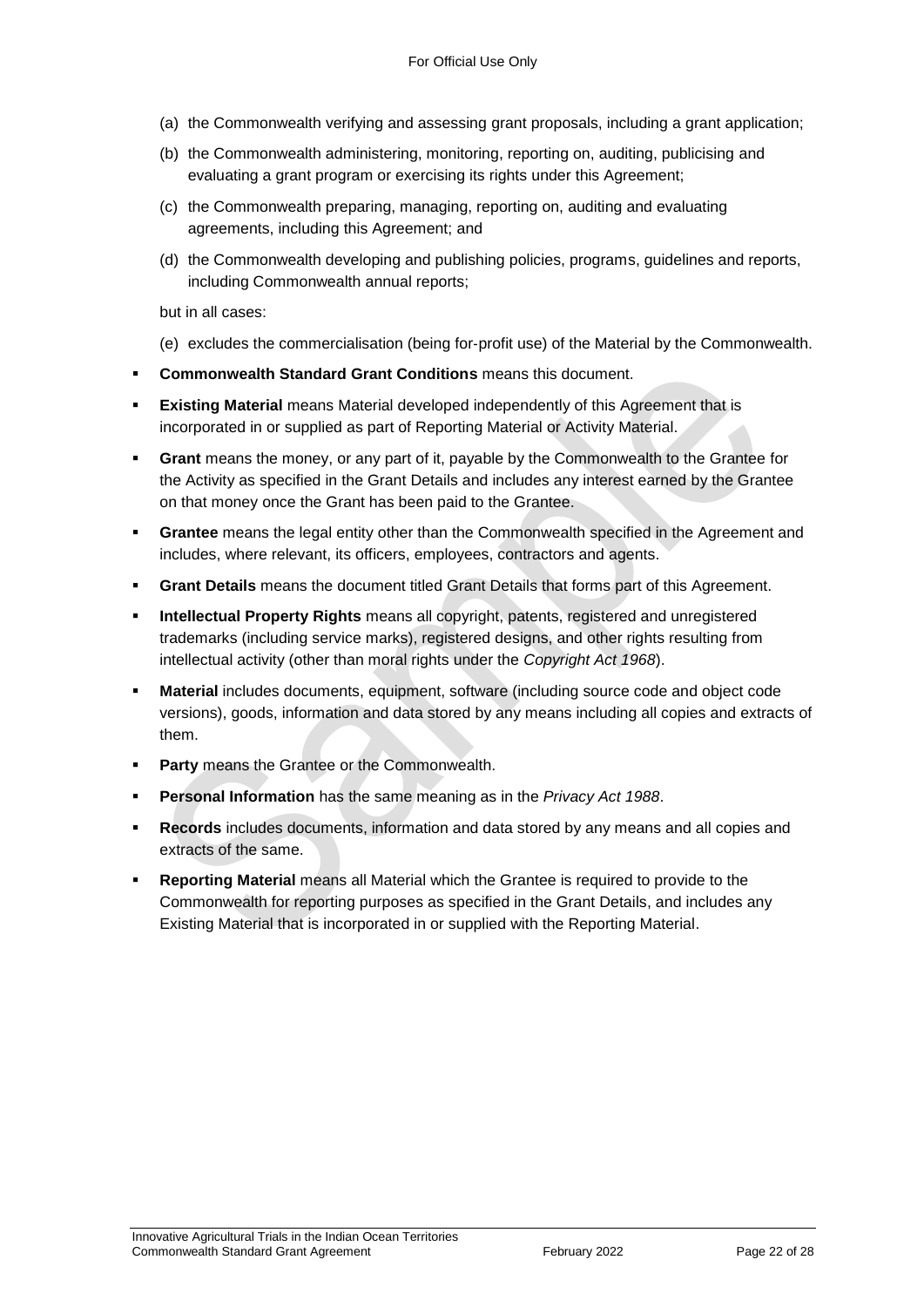## <span id="page-22-0"></span>**Signatures**

#### **Executed as an agreement:**

#### <span id="page-22-1"></span>**Commonwealth**

Signed for and on behalf of the Commonwealth of Australia as represented by the Department of Industry, Science, Energy and Resources.

| Name     | <name></name>                    |
|----------|----------------------------------|
| Position | <position></position>            |
| Date     | <date execution="" of=""></date> |

#### <span id="page-22-2"></span>**Grantee**

| Full legal name of the Grantee    | <name grantee="" of="" the=""><br/><abn grantee="" of="" the=""></abn></name> |
|-----------------------------------|-------------------------------------------------------------------------------|
| Name of Authorised Representative | <name authorised="" of="" representative=""></name>                           |
| Date                              | <date acceptance="" of=""></date>                                             |

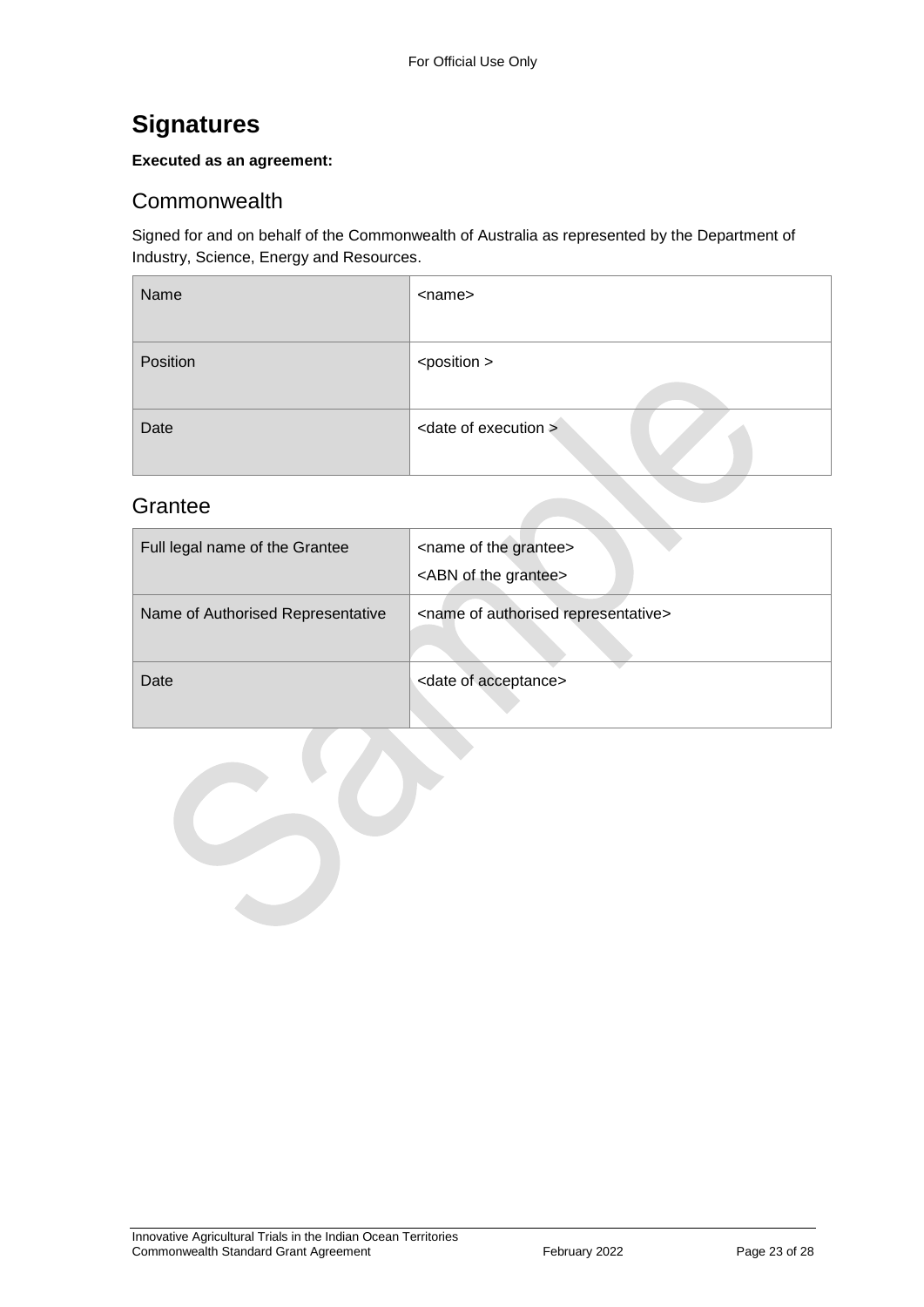## <span id="page-23-0"></span>**Schedule 2 Reporting requirements**

## **Appendix 1**

### <grant opportunity name> progress report requirements

You will need to provide the following information in your progress reports. The Commonwealth reserves the right to amend or adjust the requirements.

You must complete and submit your report on the [portal.](https://portal.business.gov.au/) You can enter the required information in stages and submit when it is complete.

### Project progress

a. Complete the following table, updating for all milestones shown in the Activity Schedule of your grant agreement.

| Milestone | Agreed end<br>date | Actual/<br>anticipated<br>end date | Current %<br>complete | Progress comments -<br>work undertaken and<br>impact of any delay |
|-----------|--------------------|------------------------------------|-----------------------|-------------------------------------------------------------------|
|           |                    |                                    |                       |                                                                   |
|           |                    |                                    |                       |                                                                   |
|           |                    |                                    |                       |                                                                   |
|           |                    |                                    |                       |                                                                   |

- b. Where applicable, describe any project activities completed during the reporting period that are not captured in the table above.
- c. Is the overall project proceeding in line with your grant agreement?

If no, identify any changes or anticipated issues. Comment on any impacts on project timing and outcomes and how you expect to manage these.

d. Are there any planned events relating to the project that you are required to notify us about in accordance with your agreement?

If yes, provide details of the event including date, time, purpose of the event and key stakeholders expected to attend.

#### Project outcomes

- a. Outline the project outcomes achieved to date, including what crops have been planted and/or agricultural or aquaculture techniques trialled.
- b. Outline how the community have been involved to date, and how this measures against the project's community engagement parameters.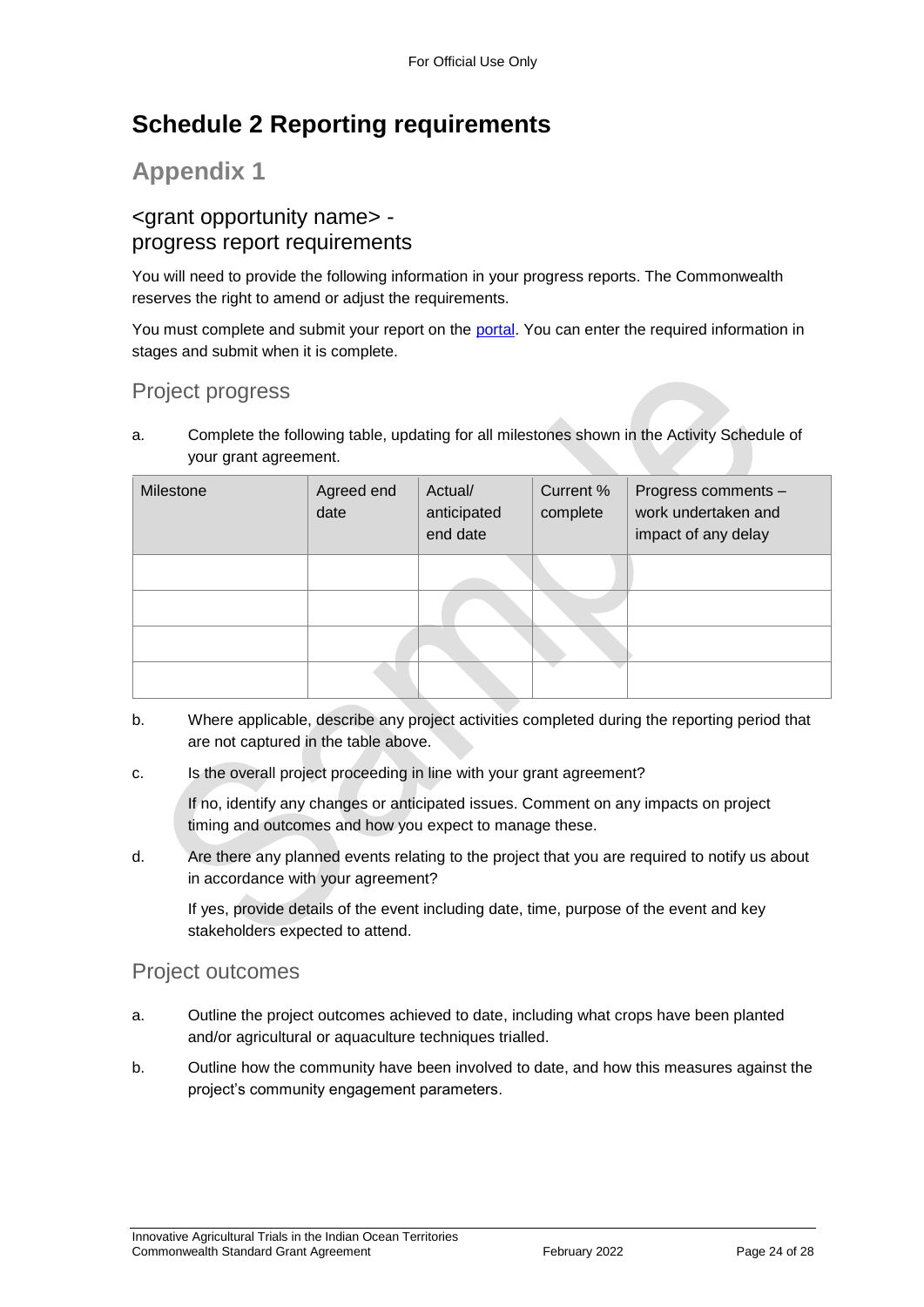### Project expenditure

Provide the following information about your eligible project expenditure. Eligible expenditure is divided into the same categories as the budget in your application.

If you are registered for GST, enter the GST exclusive amount. If you are not registered for GST, enter the GST inclusive amount. We may ask you to provide evidence of costs incurred.

Refer to the grant opportunity guidelines or contact us if you have any questions about eligible expenditure.

- a. What is the eligible expenditure you have incurred in this reporting period?
- b. What is the estimated eligible expenditure for the next reporting period?
- c. What is the estimated eligible expenditure for remaining reporting periods in current financial year (if applicable)?
- d. What is the estimated total eligible expenditure for future financial years?
- e. What is the estimated total eligible expenditure for the project?
- f. Briefly explain the reason for any changes between the forecast and actual expenditure for the current reporting period, and any significant changes to the forecast budget for the remainder of the project.
- g. Is the project expenditure broadly in line with the activity budget in the grant agreement? If no, explain the reasons.

#### Project funding

a. Provide details of all contributions to your project other than the grant. This includes your own contributions as well as any contributions from government (except this grant), project partners or others.

#### **Attachments**

- a. Attach any agreed evidence required with this report to demonstrate project progress.
- b. Attach copies of any published reports and promotional material, relating to the project.

#### **Declaration**

You must ensure an authorised person completes the report and can declare the following:

- The information in this report is accurate, complete and not misleading and that I understand the giving of false or misleading information is a serious offence under the *Criminal Code 1995* (Cth).
- The activities identified in this report are for the purposes stated in the grant agreement.
- I am aware of the grantee's obligations under their grant agreement, including the need to keep the Commonwealth informed of any circumstances that may impact on the objectives, completion and/or outcomes of the agreed project.
- I am aware that the grant agreement empowers the Commonwealth to terminate the grant agreement and to request repayment of funds paid to the grantee where the grantee is in breach of the grant agreement.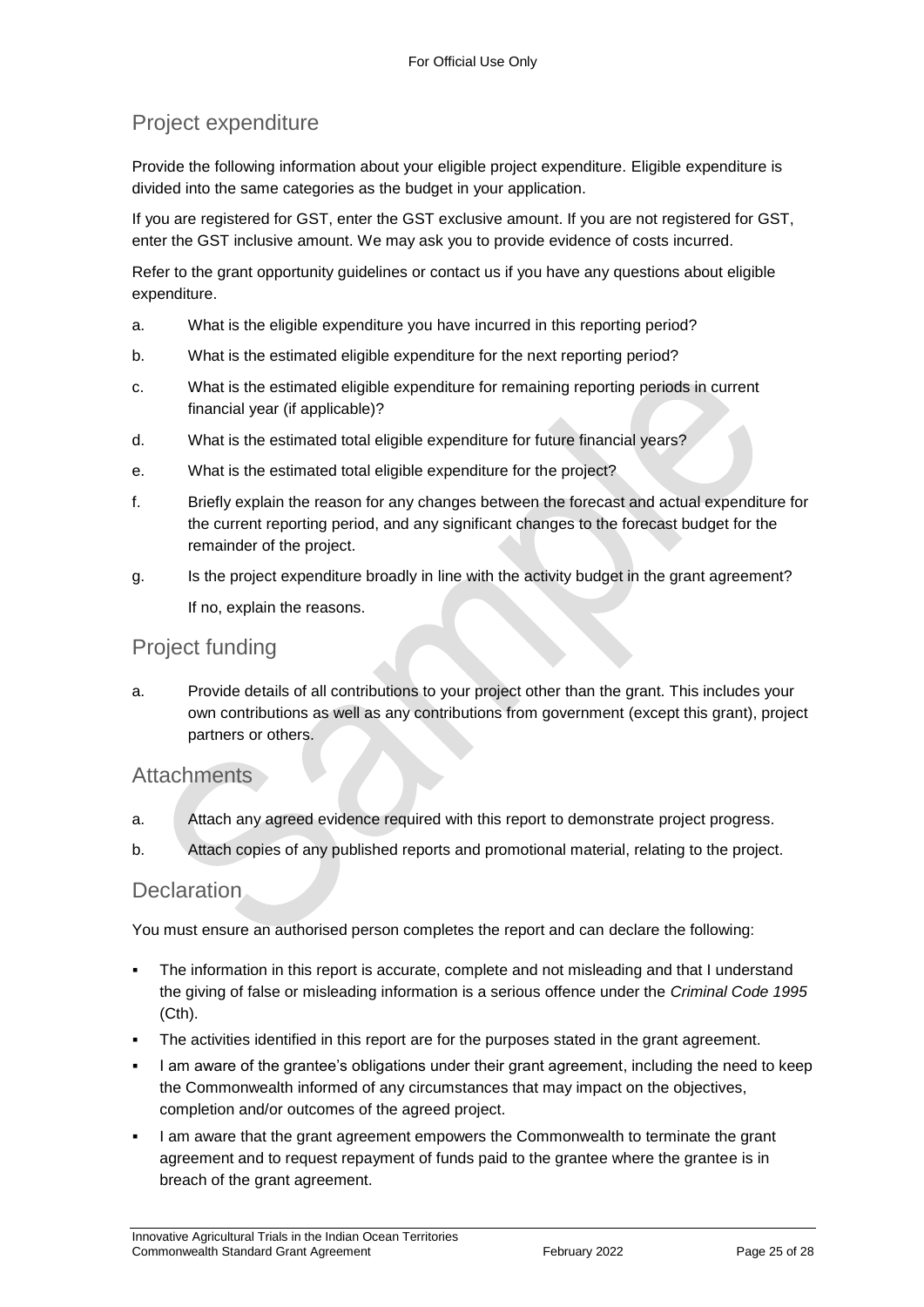## **Appendix 2**

### <grant opportunity name> end of project report requirements

You will need to provide the following information in your end of project report. The Commonwealth reserves the right to amend or adjust the requirements.

You must complete and submit your report on the [portal.](https://portal.business.gov.au/) You can enter the required information in stages and submit when it is complete.

### Project achievements

a. Complete the following table, updating for all milestones shown in the Activity Schedule of your grant agreement.

| Milestone | Agreed end<br>date | Actual/<br>anticipated<br>end date | Current %<br>complete | Progress comments -<br>work undertaken and<br>impact of any delay |
|-----------|--------------------|------------------------------------|-----------------------|-------------------------------------------------------------------|
|           |                    |                                    |                       |                                                                   |
|           |                    |                                    |                       |                                                                   |
|           |                    |                                    |                       |                                                                   |
|           |                    |                                    |                       |                                                                   |

b. Where applicable, describe any project activities completed during the reporting period that are not captured in the table above.

#### Project outcomes

- a. Outline the project outcomes achieved by the project end date.
- b. Do the achieved project outcomes align with those specified in the grant agreement? If no, explain why.
- c. Are there any planned events relating to the project that you are required to notify us about in accordance with your agreement?

If yes, provide details of the event including date, time, purpose of the event and key stakeholders expected to attend.

#### Project benefits

- a. What benefits has the project achieved?
- b. What ongoing impact will the project have?
- c. Did the project result in any unexpected benefits?

If yes, explain why.

d. Did the project result in any unexpected negative impacts?

If yes, explain why.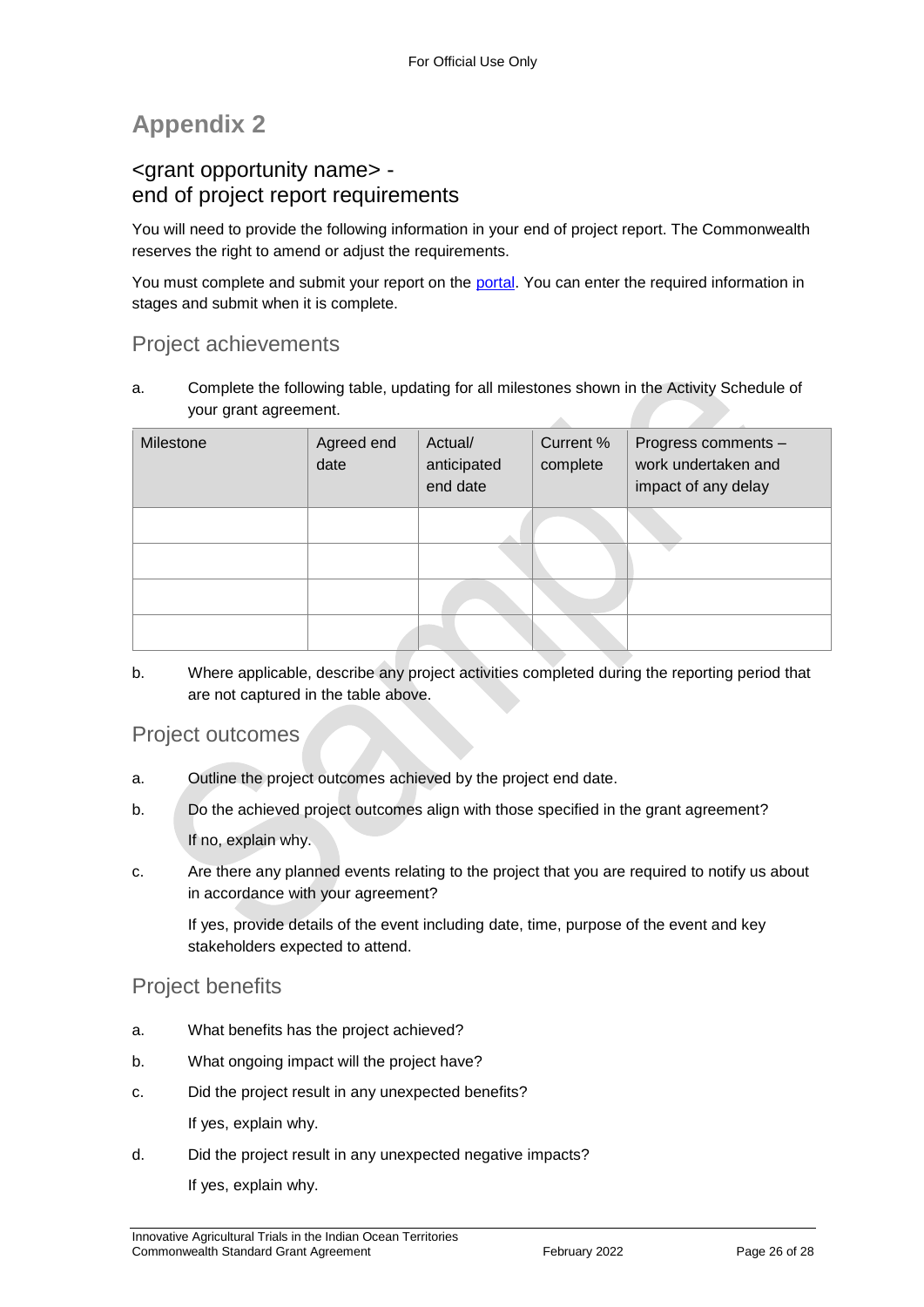e. Is there any other information you wish to provide about your project?

If yes, provide details.

#### Total eligible project expenditure

a. Indicate the total eligible project expenditure incurred. Eligible expenditure is divided into the same categories as the budget in your application.

If you are registered for GST, enter the GST exclusive amount. If you are not registered for GST, enter the GST inclusive amount. We may ask you to provide evidence of costs incurred.

Refer to the grant opportunity guidelines or contact us if you have any questions about eligible expenditure.

- b. Provide any comments you may have to clarify any figures.
- c. Was the expenditure incurred in accordance with the activity budget in the grant agreement?

If no, explain the reason for a project underspend or overspend, or any other significant changes to the budget.

#### Project funding

a. Provide details of all contributions to your project other than the grant. This includes your own contributions as well as any contributions from government (except this grant), project partners or others.

#### Updated business indicators

a. Provide the following financial data for your organisation for your latest complete financial year

These fields are mandatory and entering \$0 is acceptable if applicable.

- Financial year completed
- Sales revenue (turnover)
- Export revenue
- R&D expenditure
- Taxable income
- Number of employees including working proprietors and salaried directors (headcount)
- Number of independent contractors (headcount)

#### **Attachments**

- a. Attach any agreed evidence required with this report to demonstrate progress or successful completion of your project.
- b. Attach copies of any published reports and promotional material, relating to the project.